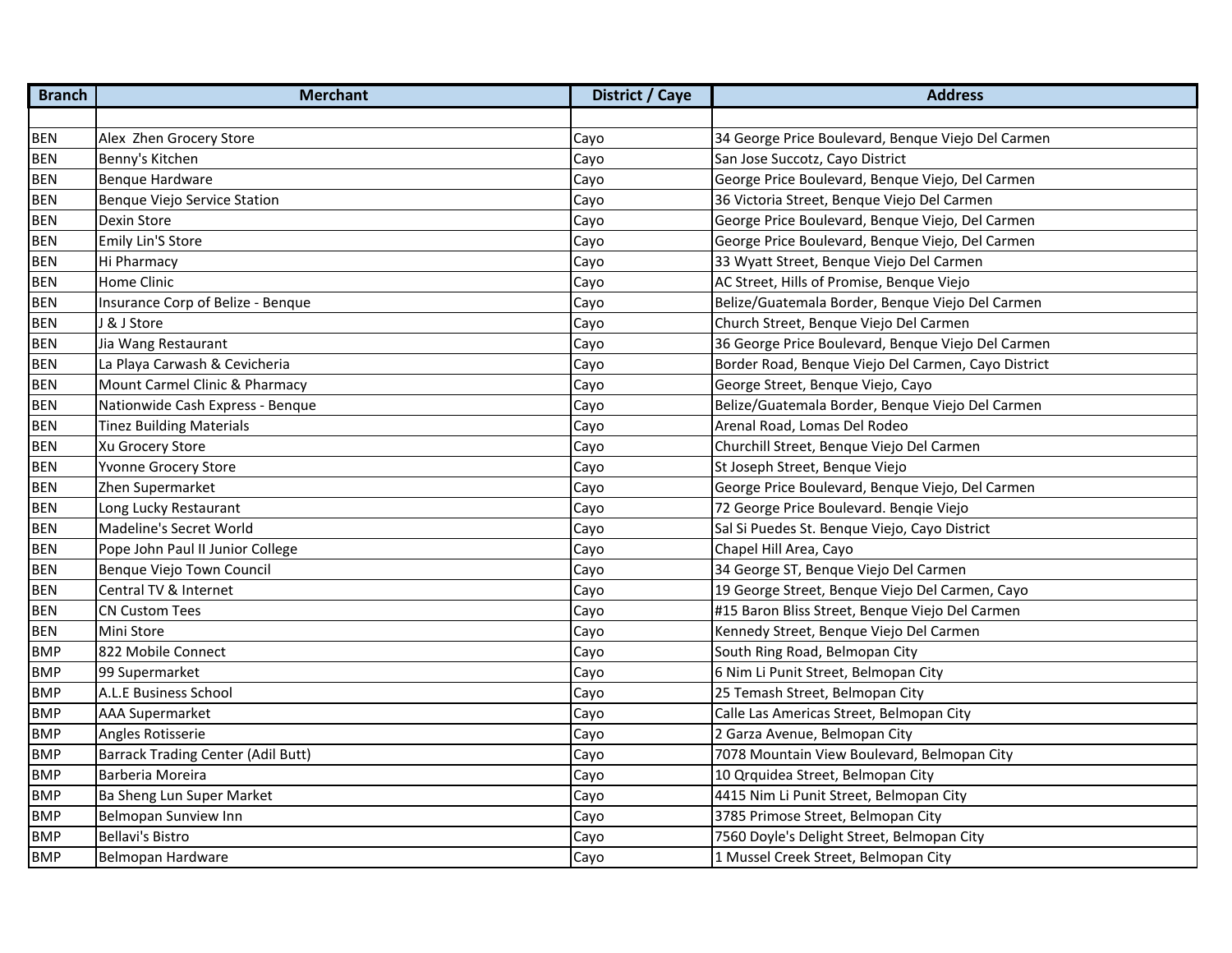| <b>BMP</b> | Belmopan Aggregates & Hardware               | Cayo | 5 Forest Drive, Belmopan City                           |
|------------|----------------------------------------------|------|---------------------------------------------------------|
| <b>BMP</b> | Best Choice Purified Water and Beverages     | Cayo | 5536 Univeristy Boulevard, Belmopan City                |
| <b>BMP</b> | <b>Better Me Belize</b>                      | Cayo | Emporium Plaza, Nim Li Punit Street, Belmopan City      |
| <b>BMP</b> | Books-School and Office Supplies             | Cayo | 96 San Martin Avenue, Belmopan City                     |
| <b>BMP</b> | <b>Buca Services Company</b>                 | Cayo | P O Box 307, Belmopan City                              |
| <b>BMP</b> | <b>Budram Solutions Lts</b>                  | Cayo | 1859 West Belmopan City                                 |
| <b>BMP</b> | Builder's Hardware Ltd.                      | Cayo | Constitution Drive, Belmopan City                       |
| <b>BMP</b> | Caladium Restaurant                          | Cayo | Belmopan City, Cayo District, Belize                    |
| <b>BMP</b> | Caribbean Tire Wholesale Ltd - Belmopan      | Cayo | 54 Miles Hummingbirh Hwy, Belmopan City                 |
| <b>BMP</b> | Chun's Ya'ax Nah Enterprise                  | Cayo | Roaring Creek Village, Cayo District, Belize            |
| <b>BMP</b> | Chon Saan Palace (Belmopan)                  | Cayo | 30 Sapodilla Street, Belmopan City                      |
| <b>BMP</b> | Codd's Pharmaceuticals Marketsquare 1        | Cayo | Belmopan Market Square, Belmopan City                   |
| <b>BMP</b> | Codd's Pharmaceuticals Marketsquare 2        | Cayo | Belmopan Market Square, Belmopan City                   |
| <b>BMP</b> | Codd's Pharmaceuticals George Price Blvd     | Cayo | George Price Boulevard, Benque Viejo, Del Carmen        |
| <b>BMP</b> | <b>Covenant Books and Music Supply</b>       | Cayo | 15 Guanacaste Park Street, Belize City                  |
| <b>BMP</b> | Dada's Pizza                                 | Cayo | Constitution Drive, Belmopan City                       |
| <b>BMP</b> | Day to Day Store                             | Cayo | South Ring Road, Belmopan City                          |
| <b>BMP</b> | Dibary Belmopan Limited                      | Cayo | 27 Cardinal Avenue, Belmopan City                       |
| <b>BMP</b> | Discount Auto Sales Ltd                      | Cayo | 7 Constitution Drive, Belmopan City                     |
| <b>BMP</b> | Drea's Closet                                | Cayo | Another World Area, Roaring Creek, Cayo                 |
| <b>BMP</b> | Drea's Closet                                | Cayo | Another World Area, Roaring Creek, Cayo                 |
| <b>BMP</b> | <b>Drivers Edge</b>                          | Cayo | Emerald Street, Belmopan City                           |
| <b>BMP</b> | Emil Torres Auto Company Ltd                 | Cayo | Constitution Drive, Belmopan City                       |
| <b>BMP</b> | <b>Fansico Supermarket</b>                   | Cayo | 4425/4426 Nim Li Punit Street, Belmopan                 |
| <b>BMP</b> | <b>Fansico Supermarket</b>                   | Cayo | 4425/4426 Nim Li Punit Street, Belmopan                 |
| <b>BMP</b> | <b>First Choice Variety ST</b>               | Cayo | Blue Creek Street, Belmopan City                        |
| <b>BMP</b> | Frozen Ice Cream Coffee Deli                 | Cayo | 1364 Constitution Drive, Belmopan                       |
| <b>BMP</b> | Geek Army                                    | Cayo | 1 Cardinal Avenue, Belmopan City                        |
| <b>BMP</b> | Green Care Products Ltd.                     | Cayo | #1 Sibun Street, Belmopan City, Cayo                    |
| <b>BMP</b> | Hacienda Tropical Guest House                | Cayo | 1 St. Paul Street, Belmopan City                        |
| <b>BMP</b> | Havana's Chill & Grill Ltd                   | Cayo | 3896 Mountain View Boulevard, Belmopan Citty            |
| <b>BMP</b> | Ionni Store                                  | Cayo | 2 Summit St, Belmopan City                              |
| <b>BMP</b> | Insurance Corp of Belize - Belmopan          | Cayo | Constitution Drive, Belmopan City                       |
| <b>BMP</b> | Jayden Restaurant                            | Cayo | 34 Hummiing Bird Highway                                |
| <b>BMP</b> | James Brodies & Co Limited - Belmopan        | Cayo | Shopping Center, Belmopan City                          |
| <b>BMP</b> | James Brodies & Co Limited - Belmopan - Agro | Cayo | Forrest Drive, Belmopan City                            |
| <b>BMP</b> | James Shopping Center                        | Cayo | 347 San Martin Avenue, Belmopan City                    |
| <b>BMP</b> | Jimmy's Wireless                             | Cayo | Capital Garden Plaza, Constitution Drive, Belmopan City |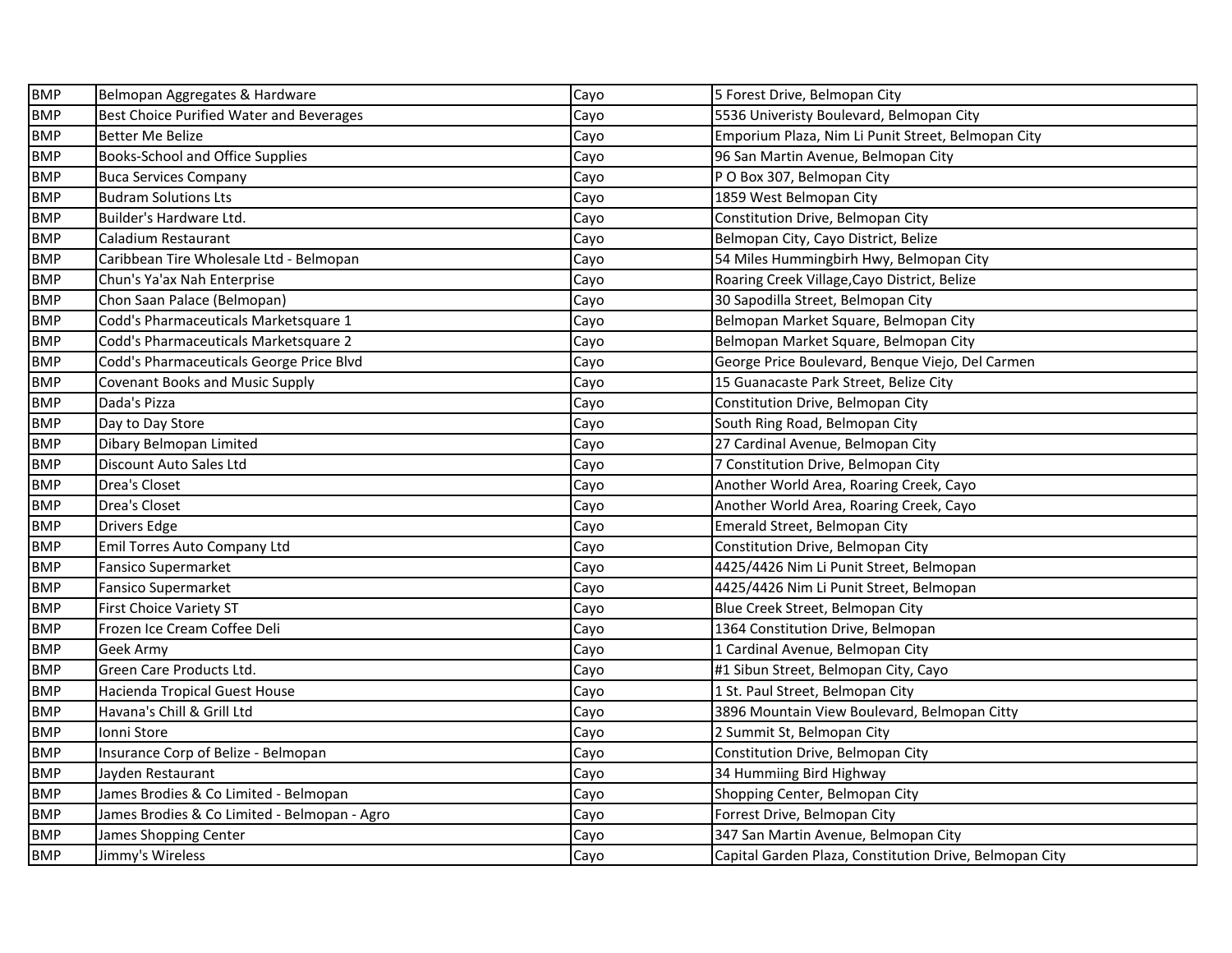| <b>BMP</b> | Kalgers Supermarket                | Cayo | #1 Toledo Street, Belmopan                          |
|------------|------------------------------------|------|-----------------------------------------------------|
| <b>BMP</b> | Kiki Witz Ltd                      | Cayo | Mile 46 George Price Highway, Belmopan              |
| <b>BMP</b> | King's Barber shop                 | Cayo | 1 Jalacte Street, Belmopan City                     |
| <b>BMP</b> | <b>K&amp;D American Clothing</b>   | Cayo | Market Square, Belmopan City                        |
| <b>BMP</b> | La Chamba Restaurant & Bar         | Cayo | Constitution Drive, Belmopan City                   |
| <b>BMP</b> | La Fashion Boutique Too            | Cayo | Constitution Drive, Belmopan City                   |
| <b>BMP</b> | La Jungla Restaurant               | Cayo | San Estevan Road, Orange Walk District              |
| <b>BMP</b> | LG Pharmacy                        | Cayo | Roaring Creek Village, Belmopan Area, Cayo District |
| <b>BMP</b> | Love Kiss Motel                    | Cayo | 7 Barton Creek Street, Belmopan                     |
| <b>BMP</b> | M & J Shopping Center              | Cayo | 5800 Hummingbird Highway, Belmopan City             |
| <b>BMP</b> | Madisco                            | Cayo | Hummingbird Highway, Belmopan City                  |
| <b>BMP</b> | Maya Mopan Shop                    | Cayo | Jalacte Street, Maya Mopan, Belmopan City           |
| <b>BMP</b> | <b>Metro Shopping Center</b>       | Cayo | Constitution Drive, Belmopan City                   |
| <b>BMP</b> | Mike's Cue Club Bar & Restaurant   | Cayo | 2 Barton Creek Street, Belmopan City                |
| <b>BMP</b> | <b>Motor Solutions Limited</b>     | Cayo | 1804 Hummingbird Highway, Belmopan, Belize          |
| <b>BMP</b> | MJ Dragon II                       | Cayo | 23 Forest Drive, Belmopan City                      |
| <b>BMP</b> | Nationwide Cash Express - Belmopan | Cayo | Constitution Drive, Belmopan City                   |
| <b>BMP</b> | Nice Time Restaurant               | Cayo | Slim Lane, Belmopan Limited                         |
| <b>BMP</b> | Oasis "AJ's" Restaurant            | Cayo | <b>Belmopan City</b>                                |
| <b>BMP</b> | Poachen Texaco Service Station     | Cayo | 1 Forest Drive, Belmopan City                       |
| <b>BMP</b> | Pentagram Media                    | Cayo | 1155 Forest Drive, Belmopan City                    |
| <b>BMP</b> | <b>Quality Poultry Products</b>    | Cayo | Belmopan, Cayo District                             |
| <b>BMP</b> | <b>Rainbow Super Store</b>         | Cayo | 3034 Forest Drive, Belmopan City, Cayo              |
| <b>BMP</b> | Ramiro&Patty Fa                    | Cayo | 56 St Peter Street, Belmopan City                   |
| <b>BMP</b> | Reimers Feed Mill - Belmopan       | Cayo | Forest Drive, Belmopan City                         |
| <b>BMP</b> | Royal Panda                        | Cayo | Humming Bird Hwy. Belmopan City                     |
| <b>BMP</b> | <b>Rx Plus Pharmacy</b>            | Cayo | 7 Lamuz Street, Belmopan, Cayo                      |
| <b>BMP</b> | Saztun Ha Gifts                    | Cayo | Nohoch Che-en Archaeological Reserve, Cayo District |
| <b>BMP</b> | Shell Belmopan                     | Cayo | 20 Tiger Avenue, Belmopan City                      |
| <b>BMP</b> | Shekar Indian Restaurant           | Cayo | Market Square Market Square                         |
| <b>BMP</b> | Simpson Insurance Agency Ltd       | Cayo | 1542 Constitution Drive                             |
| <b>BMP</b> | Splash Belize Ltd                  | Cayo | Frank's Eddy Village, Cayo District                 |
| <b>BMP</b> | Sundaze Boutique                   | Cayo | 2nd Floor Capital Garden Plaza, Belmopan            |
| <b>BMP</b> | <b>Tacos Don Carlos</b>            | Cayo | 2 Xunantunich St, Belmopan                          |
| <b>BMP</b> | Tet'ara Body & Beauty              | Cayo | 30 Guadalupe Street, Belmopan City                  |
| <b>BMP</b> | The Belmopan Pet Corner            | Cayo | 1 Shopping Center, Belmopan City                    |
| <b>BMP</b> | The Glam Room by Sham              | Cayo | 32 Toledo Street, Belmopan City                     |
| <b>BMP</b> | The Wing Stop                      | Cayo | 3896 Mountain View Boulevard                        |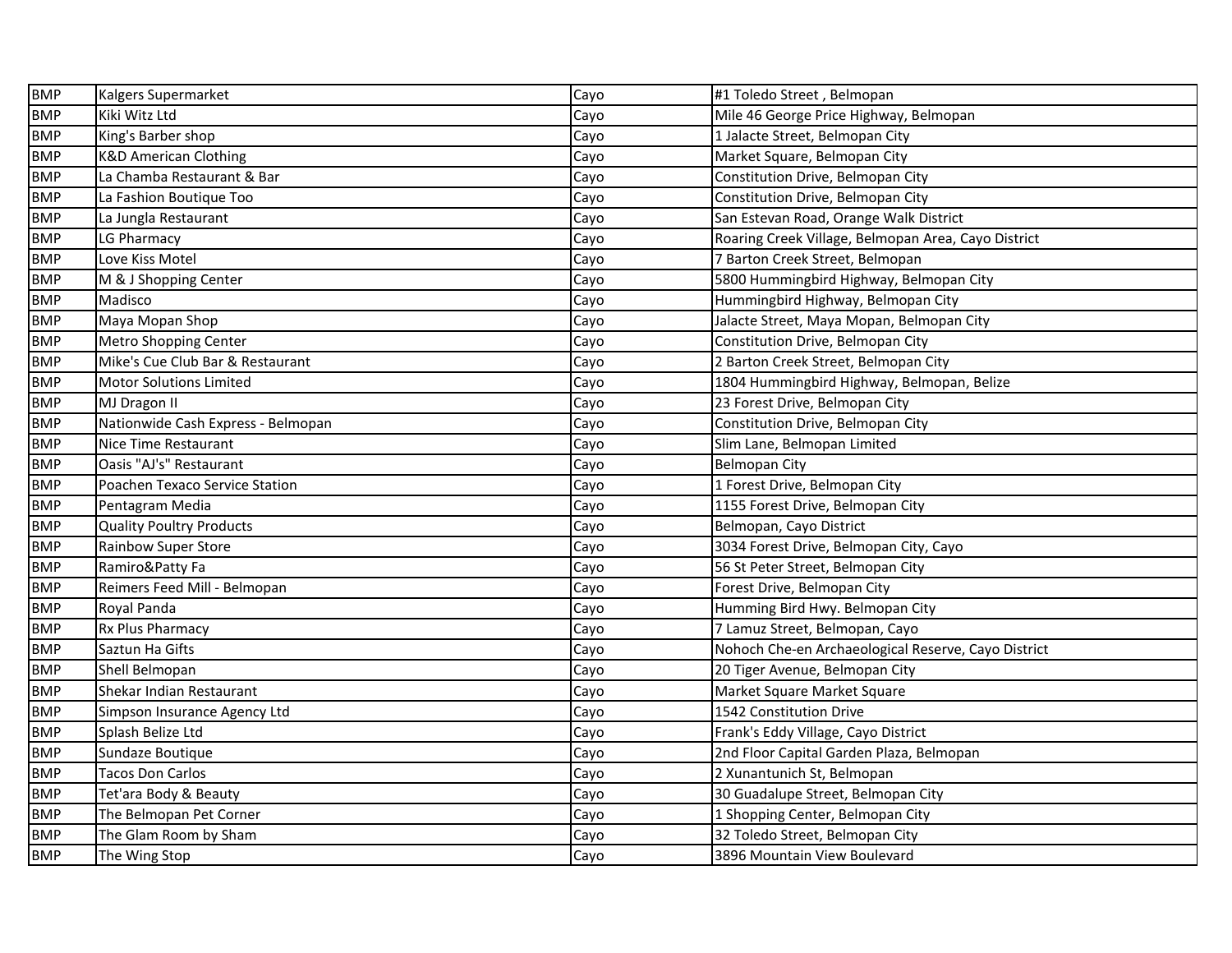| <b>BMP</b> | Twin Palms Bed and Breakfast           | Cayo          | 54 Miles Hummingbirh Highway, Belmopan City      |
|------------|----------------------------------------|---------------|--------------------------------------------------|
| <b>BMP</b> | Unique Body Shop                       | Cayo          | 3 Smelting Street, Belmopan City                 |
| <b>BMP</b> | Unisex Beauty New Images Salon         | Cayo          | Cor Pacific & Jamaica Street, Belmopan City      |
| <b>BMP</b> | Villa San Juan                         | Cayo          | 3639 Tangelo St, Cohune Walk, Belmopan City      |
| <b>BMP</b> | Ya Le City Restaurant                  | Cayo          | 1900 Constitution Drive, Belmopan City           |
| <b>BMP</b> | Yim Saan Restaurant                    | Cayo          | 4253 Hummingbirg Highway, Belmopan City          |
| <b>BMP</b> | Z'S Mad Munchies                       | Cayo          | 20 Associates Street, Belmopan City              |
| <b>BMP</b> | Monkey Bay Wilf Life Santuary          | Cayo          | 31.5 Miles George Price Highway, Cayo District   |
| <b>BMP</b> | C4 Crossfit                            | Cayo          | Power Lane, Belmopan City, Cayo                  |
| <b>BMP</b> | <b>Carre Four Store</b>                | Cayo          | 3662 Citron Street, Belompan City, Cayo District |
| <b>BZE</b> | 88 Better Living                       | Belize        | 70A Neal Pen Road, Belize City                   |
| <b>BZE</b> | 88 Shopping Center Ltd                 | <b>Belize</b> | 55 Neal Pen Road, Belize City                    |
| <b>BZE</b> | 100 Service Station Ltd                | <b>Belize</b> | 517 Vernon Street, Belize City                   |
| <b>BZE</b> | A & R Enterprises Ltd - Belize City    | <b>Belize</b> | 11/2 Miles Northern Highway, Belize City         |
| <b>BZE</b> | A & Y Cement Block Factory             | <b>Belize</b> | 122 Mahogany Street, Belize City                 |
| <b>BZE</b> | Abraham Hair Moda                      | <b>Belize</b> | 1 Blue Marlin Boulevard, Belize City             |
| <b>BZE</b> | A.C Enterprise/COSMOS                  | <b>Belize</b> | 7 Orange Street, Belize City                     |
| <b>BZE</b> | Aisha's Supermarket & Deli             | <b>Belize</b> | 4 Street & 1 Street, Belize City                 |
| <b>BZE</b> | Aloe Vera Pharmacy                     | <b>Belize</b> | 15 Aloe Vera Street, Belize City                 |
| <b>BZE</b> | American Choice                        | <b>Belize</b> | 12 Orange Street, Belize City                    |
| <b>BZE</b> | American Closeout Limited              | <b>Belize</b> | 154 Freetown Road, Belize City                   |
| <b>BZE</b> | Amin Supermarket                       | <b>Belize</b> | 44 Cor Queen Street & Barrack Road               |
| <b>BZE</b> | Andrew Ordonez                         | <b>Belize</b> | 14 Pelican Street, Belize City                   |
| <b>BZE</b> | Becky's Gift Shop                      | Belize        | 92 Eve Street, Belize City                       |
| <b>BZE</b> | Belize Biltmore Plaza Hotel            | Belize        | 3.5 Miles Philip Goldson Highway, Belize City    |
| <b>BZE</b> | <b>Belize Caribbean Tours</b>          | <b>Belize</b> | Booth #8, Tourism Village, Belize City           |
| <b>BZE</b> | Belize Diagnostic Center - Belize City | Belize        | 218 Leslie St/Meighan Ave, Belize City           |
| <b>BZE</b> | Belize Estate Co. Ltd.                 | Belize        | 1 Slaughter House Road, Belize City              |
| <b>BZE</b> | Belize Estate Company Limited - Napa   | <b>Belize</b> | 1757 Coney Drive, Belize City                    |
| <b>BZE</b> | <b>Belize Global Travel Services</b>   | <b>Belize</b> | 41 Albert Street, Belize City                    |
| <b>BZE</b> | <b>Belize Impressive Tours</b>         | <b>Belize</b> | Belize Tourism Village, Fort Street, Belize City |
| <b>BZE</b> | <b>Belize International Duty Free</b>  | <b>Belize</b> | Phillip Goldson Int'l Airport                    |
| <b>BZE</b> | Belize Kee Olal Tours and Charters     | <b>Belize</b> | 165 Beltex Crescent, Belama Phase 1, Belize City |
| <b>BZE</b> | <b>Belize Trips</b>                    | <b>Belize</b> | Belama, Belize City                              |
| <b>BZE</b> | <b>Belizean Drug Store</b>             | <b>Belize</b> | 7296 C.A Boulevard, Belize City                  |
| <b>BZE</b> | Bella Sombra Guest House               | <b>Belize</b> | 36 Hydes Lane, Belize City                       |
| <b>BZE</b> | Benny's Enterprises Ltd                | <b>Belize</b> | 2 1/2 Miles Philip Goldson Highway, Belize City  |
| <b>BZE</b> | <b>Best Choice</b>                     | <b>Belize</b> | 8 Albert Street, Belize City                     |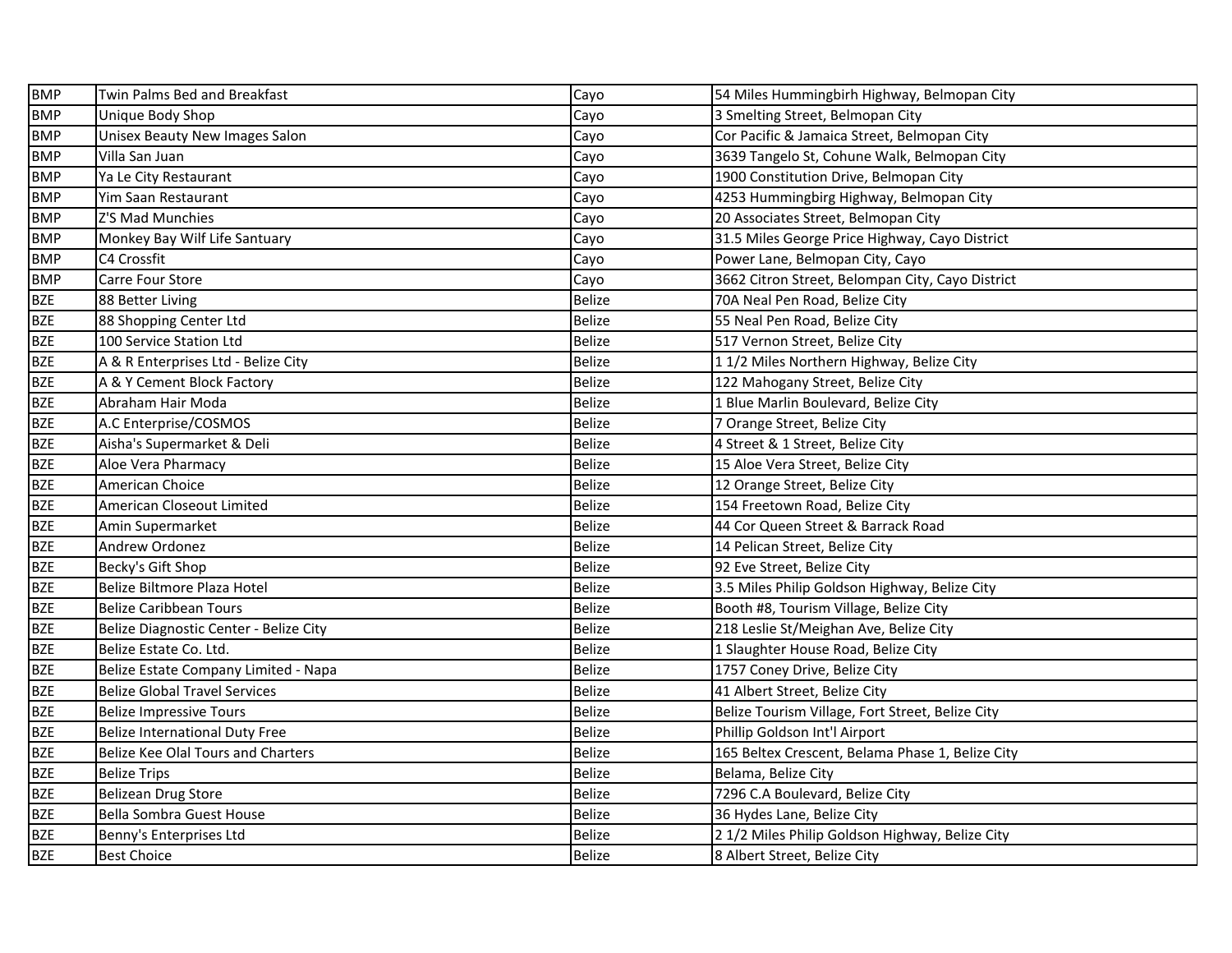| <b>BZE</b> | <b>Boulevard Plaza</b>                          | <b>Belize</b> | 625 Central American Boulevard, Belize City         |
|------------|-------------------------------------------------|---------------|-----------------------------------------------------|
| <b>BZE</b> | Bowen & Bowen Limited                           | <b>Belize</b> | 1 King Street, Belize City                          |
| <b>BZE</b> | Bradley's Backyaad Barbecue                     | <b>Belize</b> | 304 Newtown Barracks, Belize City                   |
| <b>BZE</b> | <b>Brothers Habet Ltd</b>                       | <b>Belize</b> | 115 Barrack Road, Belize City                       |
| <b>BZE</b> | Bruce Cycling Club Bike Shop                    | <b>Belize</b> | 1834 Blue Marlin Drive, Belize City                 |
| <b>BZE</b> | Bruce Auto Parts & More                         | Belize        | 1835 Blue Marlin Drive, Belize City                 |
| <b>BZE</b> | <b>Business Computer System</b>                 | <b>Belize</b> | P O Box 1129, Newtown Barracks, Belize City         |
| <b>BZE</b> | Public's - P-Market - North-Pharmacy            | <b>Belize</b> | 2 1/2 Miles Philip Goldson Highway, Belize City     |
| <b>BZE</b> | Public's - P-Mart - Boulevard                   | <b>Belize</b> | 26 Nargusta St & Central American Blvd, Belize City |
| <b>BZE</b> | Public's-P-Mart - Downtown                      | <b>Belize</b> | 49 Church St./West Canal, Belize City               |
| <b>BZE</b> | Public's - P-Mart - Downtown - Vegetable Market | <b>Belize</b> | 49 Church St./West Canal, Belize City               |
| <b>BZE</b> | Caribbean Shipping Agencies Ltd                 | <b>Belize</b> | 117 Albert Street, Belize City                      |
| <b>BZE</b> | Caribbean Tire Wholesale Ltd - Belize City      | <b>Belize</b> | 3 Miles Phillip Goldson Hwy, Belize City            |
| <b>BZE</b> | Caribbean Motors - Belize City                  | <b>Belize</b> | 3 Miles Phillip Goldson Hwy, Belize City            |
| <b>BZE</b> | Carry'On-Ecabucks Limited                       | <b>Belize</b> | 27 Albert Street Unit B & C, Belize City, Belize    |
| <b>BZE</b> | Ochuna Restaurant                               | <b>Belize</b> | 160/162 Newtown Barracks, Belize City               |
| <b>BZE</b> | Cash Edge                                       | <b>Belize</b> | Commercial Unit 3, 27 Albert Street, Belize City    |
| <b>BZE</b> | Canton Restaurant                               | <b>Belize</b> | New Road, Belize City                               |
| <b>BZE</b> | Celebrity Restaurant & Bar                      | <b>Belize</b> | Marine Parade, Volta Building, Belize City          |
| <b>BZE</b> | Ceviche Express                                 | <b>Belize</b> | 6 St. Peters & 1st Street, Belize City              |
| <b>BZE</b> | <b>Channel Broadcasting Cable</b>               | <b>Belize</b> | 8 C Street, King's Park, Belize City                |
| <b>BZE</b> | Cheek's                                         | <b>Belize</b> | 27 Albert Street Unit 1 & C, Belize City, Belize    |
| <b>BZE</b> | <b>Chef Meat Market</b>                         | <b>Belize</b> | 2136 St Thomas Street, Belize City                  |
| <b>BZE</b> | Chic                                            | <b>Belize</b> | 606 Church Street Belize City                       |
| <b>BZE</b> | Chon Saan Palace                                | <b>Belize</b> | 1 Kelly Street, Belize City                         |
| <b>BZE</b> | Cloud 9 Hotel                                   | Belize        | 966 George Price Highway, Belize City               |
| <b>BZE</b> | <b>Contemporary Electronics System</b>          | <b>Belize</b> | 104 New Road, Belize City                           |
| <b>BZE</b> | <b>Cooking Master</b>                           | Belize        | 2136 St. Thomas Street, Belize City                 |
| <b>BZE</b> | <b>Cosmetic Corner</b>                          | <b>Belize</b> | 8 Orange Street, Belize City                        |
| <b>BZE</b> | Creative Impressions Co                         | <b>Belize</b> | Cor 146 East Canal & Allenby Street, Belize City    |
| <b>BZE</b> | CS Whisky Bar                                   | <b>Belize</b> | No. 1 Mapp Street, Belize City                      |
| <b>BZE</b> | CT Supermarket(CT MART)                         | <b>Belize</b> | 75 Westlake, 8 miles, George Price Highway          |
| <b>BZE</b> | Cybr Bz E- COMMERCE (Belize On)                 | <b>Belize</b> | 104 Barrack Road, Belize City                       |
| <b>BZE</b> | <b>Culture Apparel</b>                          | <b>Belize</b> | 93 Pointsetta Street. Belize City                   |
| <b>BZE</b> | D'Barber                                        | <b>Belize</b> | 126 Est Collect Canal, Belize City                  |
| <b>BZE</b> | Da Buzz Restaurant and Lounge                   | <b>Belize</b> | 11/2mls Phillip Goldson Highway, Belize City        |
| <b>BZE</b> | Daves AC World                                  | <b>Belize</b> | 113 Bradley Crescent, Belama Ph. II, Belize City    |
| <b>BZE</b> | David Coye Funeral Home & Funeral Parlour       | <b>Belize</b> | 74 Freetown Road, Belize City                       |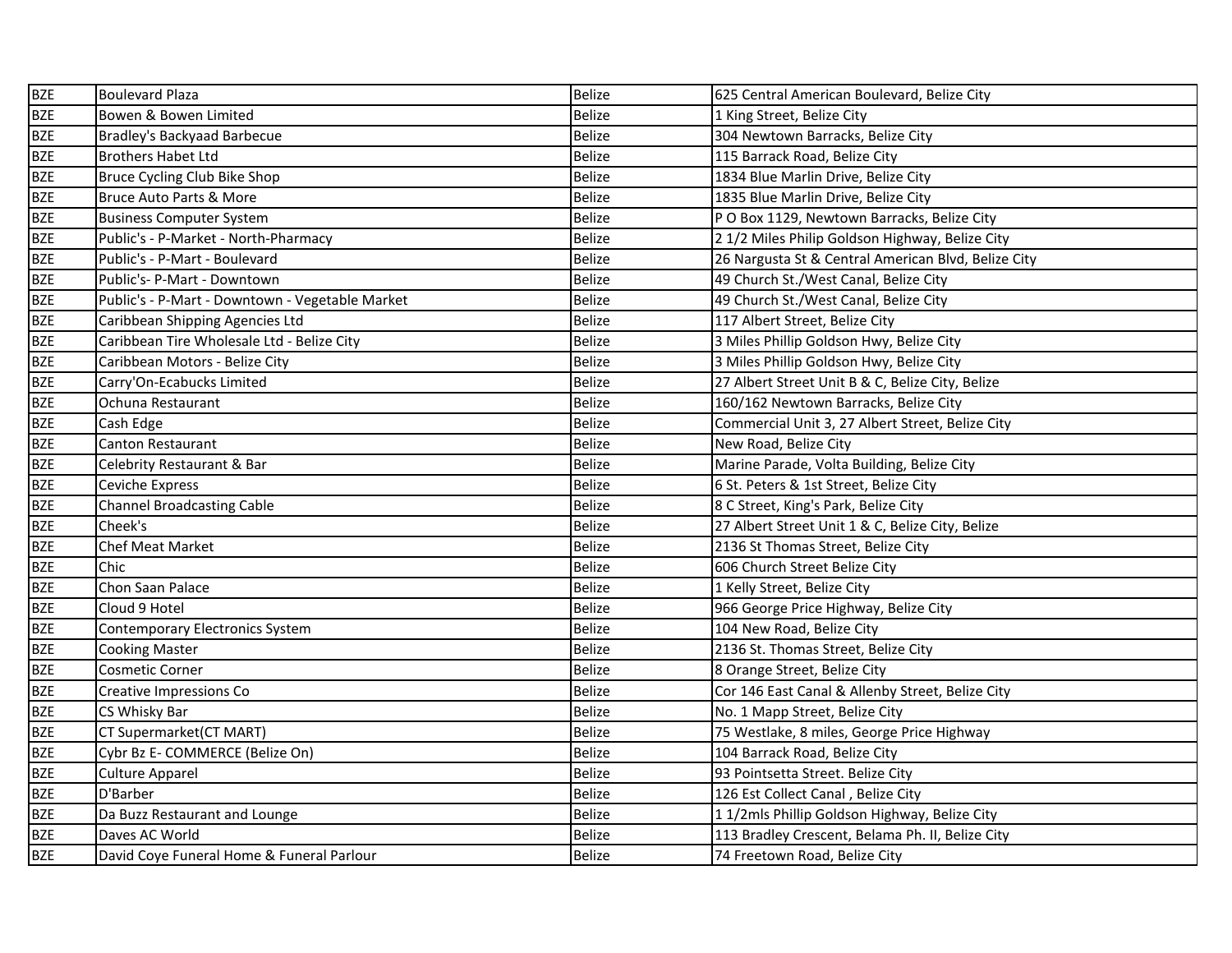| <b>BZE</b> | <b>DB Towers</b>                       | <b>Belize</b> | 113 Bradley Crescent, Belama Ph. II, Belize City      |
|------------|----------------------------------------|---------------|-------------------------------------------------------|
| <b>BZE</b> | Delta Store Ltd                        | <b>Belize</b> | 91 Albert St, Belize City                             |
| <b>BZE</b> | Dent Mat                               | <b>Belize</b> | 1 Phillip Goldson Hwy, Belize City                    |
| <b>BZE</b> | Dip Dat Chip                           | <b>Belize</b> | Church Street, Downtown Plaza, Belize City            |
| <b>BZE</b> | Diva's Paradise                        | <b>Belize</b> | 16 King Street, Unit 2, Belize City                   |
| <b>BZE</b> | Diversified Life Solutions Brokers Ltd | <b>Belize</b> | 39 Albert Street West, Belize City                    |
| <b>BZE</b> | <b>DK Limited</b>                      | <b>Belize</b> | 21/2 Miles Philip Goldson Highway, Belize City        |
| <b>BZE</b> | Attitude Boutique                      | <b>Belize</b> | 6 18th Street, King's Park, Belize City               |
| <b>BZE</b> | Doony's Ltd.                           | <b>Belize</b> | 57 Albert Street, Belize City                         |
| <b>BZE</b> | Dots Per Inch Ltd                      | <b>Belize</b> | 6 St. Johns Street, Belize City                       |
| <b>BZE</b> | Dr M.E L Reyes GYN/OB                  | <b>Belize</b> | 56 North Front Street, Belize City                    |
| <b>BZE</b> | Hoy Eye Clinic                         | <b>Belize</b> | Cor St. Joseph & St. Thomas Streets, Belize City      |
| <b>BZE</b> | <b>Ecological Tours</b>                | <b>Belize</b> | 8 Fort Street, Belize Tourist Village, Belize City    |
| <b>BZE</b> | Elrington and Company Ltd              | <b>Belize</b> | 7 Church Street, Belize City                          |
| <b>BZE</b> | Itza Resort                            | Caye          | Long Caye, Lighhouse Reef, Belize                     |
| <b>BZE</b> | Eye Candy                              | <b>Belize</b> | 92 Barrack Road, Belize City                          |
| <b>BZE</b> | <b>Family Health Pharmacy</b>          | <b>Belize</b> | 148 Cor North Front & Queen Streets, Belize City      |
| <b>BZE</b> | Family Health Pharmacy - CR            | <b>Belize</b> | 4 Cemetery Road, Belize City                          |
| <b>BZE</b> | Freetown Drug Store                    | <b>Belize</b> | 28 Freetown Road, Belize City                         |
| <b>BZE</b> | Uno Belchina                           | <b>Belize</b> | Youth for the Future Drive, Belize City               |
| <b>BZE</b> | Uno Boulevard                          | <b>Belize</b> | Central American Boulevard/Cemetery Road, Belize City |
| <b>BZE</b> | <b>Glory Store</b>                     | <b>Belize</b> | 14 Orange Street, Belize City                         |
| <b>BZE</b> | Glow with Us                           | <b>Belize</b> | 379 Butoon Wood Bay, Belize City                      |
| <b>BZE</b> | Golden Bay                             | <b>Belize</b> | 1160 Marine Parade Boulevard, Belize City             |
| <b>BZE</b> | Golden Bay Company Ltd                 | <b>Belize</b> | 1160 Marine Parade Boulevard, Belize City             |
| <b>BZE</b> | Golden Tree Motel/ Hotel               | <b>Belize</b> | 1740 Coney Drive Coral Groove, Belize City            |
| <b>BZE</b> | Golden Tree                            | Belize        | 1741 Coney Drive Coral Groove, Belize City            |
| <b>BZE</b> | Habet & Habet Ltd                      | <b>Belize</b> | 107 Cemetery Road, Belize City                        |
| <b>BZE</b> | Hangers Clothing                       | <b>Belize</b> | 17 George Street & Orange Street, Belize City         |
| <b>BZE</b> | Hano Coffee                            | <b>Belize</b> | 3674 Blue Marlin Drive, Belize City                   |
| <b>BZE</b> | Hello Supermarket                      | <b>Belize</b> | 106 Freetown Road, Belize City                        |
| <b>BZE</b> | Hello Water Company Limited            | <b>Belize</b> | 39 Amara Aveneue, Belize City                         |
| <b>BZE</b> | <b>Heusner Professional Dentistry</b>  | <b>Belize</b> | 42 Albert Street, Belize City                         |
| <b>BZE</b> | High Rise Threads                      | <b>Belize</b> | 54 Euphrates Avenue, Belize City                      |
| <b>BZE</b> | Hofius Limited                         | <b>Belize</b> | 19 Albert Street, Belize City                         |
| <b>BZE</b> | Holly's Place                          | <b>Belize</b> | Booth 27 (Unit G), Downtown Plaza, Belize City        |
| <b>BZE</b> | Idea Lab Studios                       | <b>Belize</b> | 1484 Salt Avenue, Belize City                         |
| <b>BZE</b> | Inhale Vapor                           | <b>Belize</b> | 12 Daly Street, Belize City                           |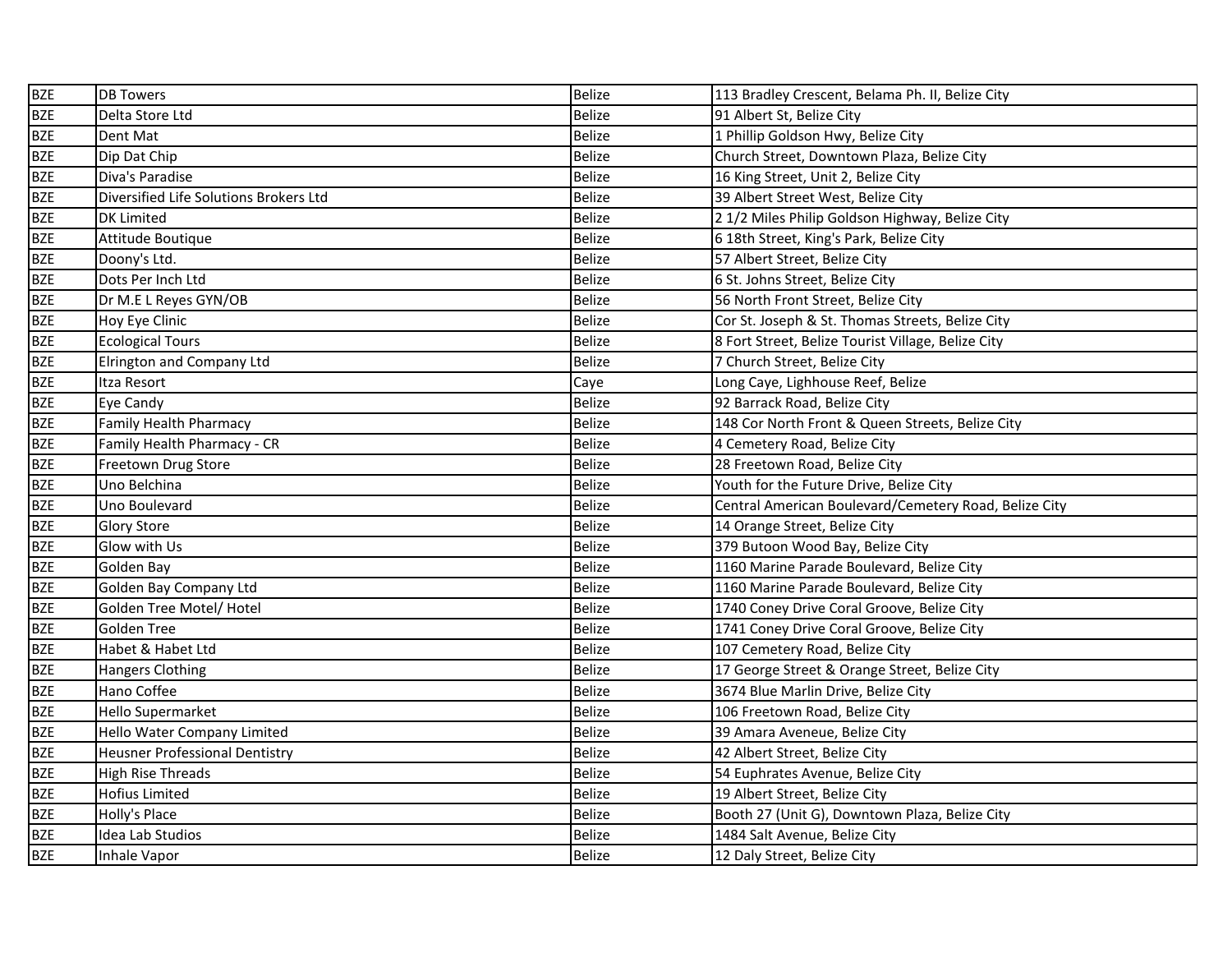| <b>BZE</b> | Innova Dental Care                         | <b>Belize</b> | 1006 College Drive, Belize City                       |
|------------|--------------------------------------------|---------------|-------------------------------------------------------|
| <b>BZE</b> | Insurance Corp of Belize- Daily Street     | <b>Belize</b> | 16 Daly Street, Belize City                           |
| <b>BZE</b> | Insurance Corp of Belize - Boulevard       | <b>Belize</b> | 2587 Central American Boulevard, Belize City          |
| <b>BZE</b> | International Corporate Services Ltd       | <b>Belize</b> | 1 Mapp Street, Belize City                            |
| <b>BZE</b> | J.E.C & Company                            | <b>Belize</b> | 4552 Youth for the future Drive                       |
| <b>BZE</b> | J. McClaren Automotive                     | <b>Belize</b> | 146 Freetown Road, Belize City                        |
| <b>BZE</b> | & W Shopping Mart                          | <b>Belize</b> | 24 A 6th Street, Kings Park Area, Belize City         |
| <b>BZE</b> | Jadore Belize                              | <b>Belize</b> | 6195 Buttonwood Bay, Belize City                      |
| <b>BZE</b> | Jaguar Adventure of Belize                 | <b>Belize</b> | Spanish Lookout Caye, Belize District                 |
| <b>BZE</b> | JK Home Essentials                         | <b>Belize</b> | 27 Albert Street, Unit 4C, Belize City                |
| <b>BZE</b> | James Brodies & Co Limited - Albert Street | <b>Belize</b> | 2 Albert Street, Belize City                          |
| <b>BZE</b> | James Brodies & Co Limited - Regent Street | <b>Belize</b> | 16 Regent Street, Belize City                         |
| <b>BZE</b> | James Brodies & Co Limited - Northern      | <b>Belize</b> | 2 1/2 Miles Philip Goldson Highway, Belize City       |
| <b>BZE</b> | James Brodies & Co Limited - Agro          | Belize        | 11/2 Miles Phillip Goldson Highway, Belize City       |
| <b>BZE</b> | JC's Store                                 | <b>Belize</b> | 53 New Road, Belize City                              |
| <b>BZE</b> | <b>&amp; E Online Outlet</b>               | <b>Belize</b> | 1442 Coney Drive, Belize City                         |
| <b>BZE</b> | Jennell's Trucking Company Ltd             | <b>Belize</b> | Western Hwy mls 5.5, Belize District                  |
| <b>BZE</b> | Budget Rent-A-Car - #1                     | <b>Belize</b> | 3 1/2 Miles Phillip Goldson Highway, Belize City      |
| <b>BZE</b> | Jusco                                      | <b>Belize</b> | 101 Freetown Road, Belize City                        |
| <b>BZE</b> | <b>Kick Down Fence</b>                     | <b>Belize</b> | 46 New Road, Belize City                              |
| <b>BZE</b> | <b>Kick Down Family ABC</b>                | <b>Belize</b> | 186 Albert Hoy, Belize City                           |
| <b>BZE</b> | <b>King Cutz</b>                           | <b>Belize</b> | 11/2 Phillip Goldson Highway                          |
| <b>BZE</b> | <b>KMY Holdings</b>                        | <b>Belize</b> | Cor Hudson Street and Marine Parade, Belize City      |
| <b>BZE</b> | La Fashion Boutique                        | <b>Belize</b> | 120A New Road, Belize City                            |
| <b>BZE</b> | Life and Fashion Photography               | <b>Belize</b> | 5941Dolphin Dr., Belize City                          |
| <b>BZE</b> | Loans 2Go                                  | <b>Belize</b> | Cor Albert & King Street, Belize City                 |
| <b>BZE</b> | Long Caye Diving Services                  | <b>Belize</b> | 2779 Lord Rayburn Street, Belama Phase 3, Belize City |
| <b>BZE</b> | Lucky Supermarket                          | <b>Belize</b> | 2805 Central American Boulevard, Belize City          |
| <b>BZE</b> | M. H. Chebat & Co - Belize City            | Belize        | 53 Barrack Road, Belize City                          |
| <b>BZE</b> | <b>Maheia's United Concrete</b>            | Belize        | 3 Miles Phillip Goldson Hwy, Belize City              |
| <b>BZE</b> | Mako Limited                               | <b>Belize</b> | 92 Barrack Road, Belize City                          |
| <b>BZE</b> | Mama Mia's Pizzeria                        | Belize        | 1755 Coney Drive, Belize City                         |
| <b>BZE</b> | <b>MnM Simmers</b>                         | Belize        | Santa Rita Road, Corozal District                     |
| <b>BZE</b> | Maype's Beauty Salon                       | <b>Belize</b> | 26 Racecourse Street, Belize City                     |
| <b>BZE</b> | <b>Harbour View Cottages</b>               | <b>Belize</b> | 14 Fort Street, Belize City                           |
| <b>BZE</b> | Martha's Café                              | <b>Belize</b> | 14 Fort Street, Belize City                           |
| <b>BZE</b> | Madisco                                    | <b>Belize</b> | 1894-5 Cleghorn St, Belize City                       |
| <b>BZE</b> | <b>Matus Travel Tours Services</b>         | <b>Belize</b> | 56 Barrack Road, Belize City                          |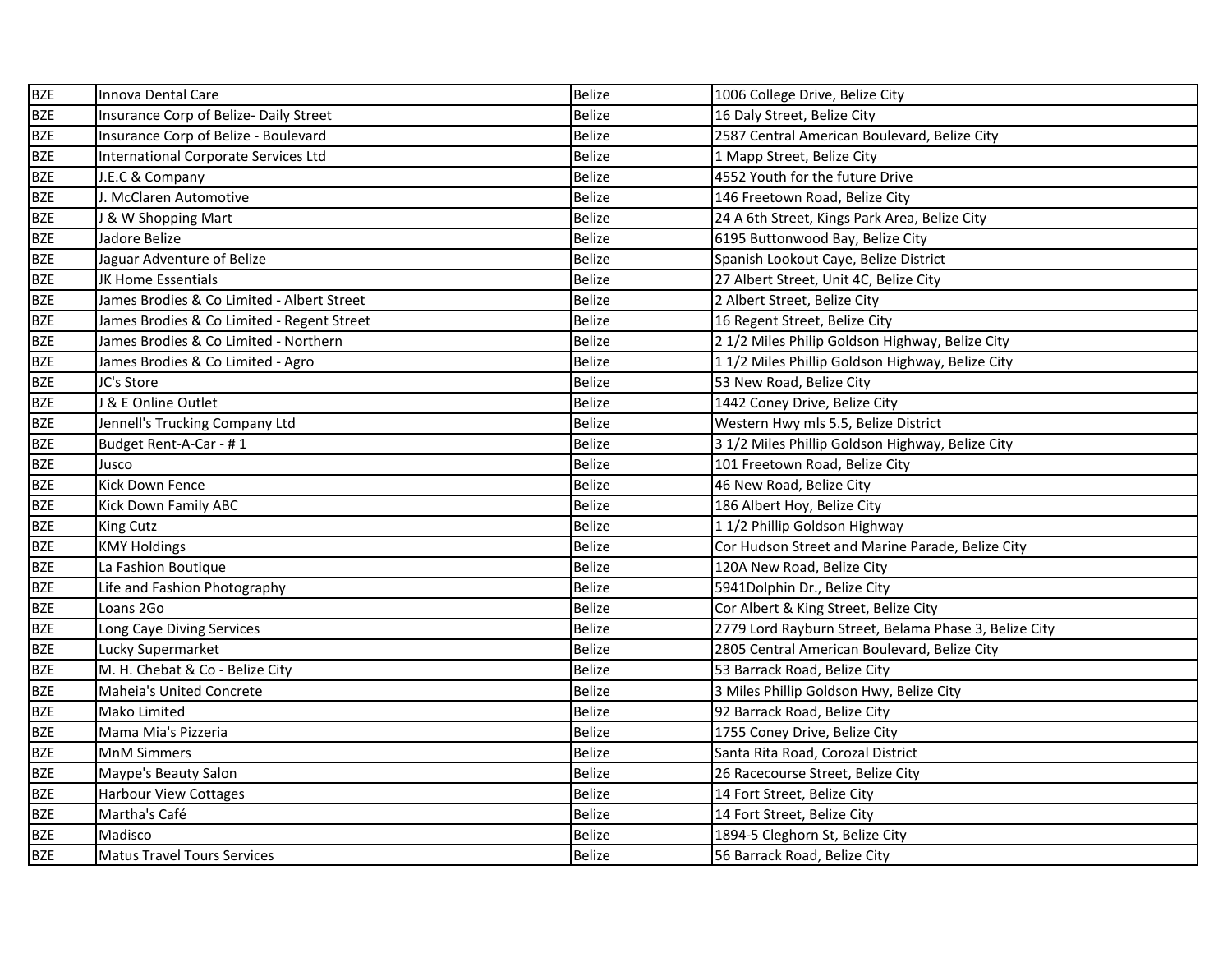| <b>BZE</b>      | Maya's Electronics Limited                   | <b>Belize</b> | 36 Queen Street Belize City                                  |
|-----------------|----------------------------------------------|---------------|--------------------------------------------------------------|
| <b>BZE</b>      | Meat Supply Butchery Co. Ltd                 | <b>Belize</b> | 5552 Baymen Ave, Belize City, Belize                         |
| <b>BZE</b>      | <b>Mek Scents</b>                            | <b>Belize</b> | 27 Albert Street, Downtown Plaza, Belize City                |
| <b>BZE</b>      | Midtown Company Ltd                          | <b>Belize</b> | 168 New Town Barrack, Belize City                            |
| <b>BZE</b>      | Mikado                                       | <b>Belize</b> | 37/39 Albert Street, Belize City                             |
| <b>BZE DIST</b> | Mile 23 Fuel-N-Go                            | <b>Belize</b> | 23 Miles Biscayne Village, Belize District                   |
| <b>BZE</b>      | Milky Way Café                               | <b>Belize</b> | 29 Baymen Avenue, Belize City                                |
| <b>BZE</b>      | Mimi's Bistro                                | <b>Belize</b> | 117 Albert Street, Belize City                               |
| <b>BZE</b>      | Nacho World                                  | <b>Belize</b> | 5mls Geprge Price Highway, Belize District                   |
| <b>BZE</b>      | Nana's Playland                              | <b>Belize</b> | 40 Baymen Avenue, Belize City, Belize                        |
| <b>BZE</b>      | Nationwide Cash Express                      | <b>Belize</b> | 7 Daly Street, Belize City                                   |
| <b>BZE</b>      | Nationwide Cash Express - Boulevard          | <b>Belize</b> | Central American Boulevard, Belize City                      |
| <b>BZE</b>      | The Law Offices of Nikao                     | <b>Belize</b> | Mile 3 George Price Highway, Belize City                     |
| <b>BZE</b>      | Now N Forever                                | <b>Belize</b> | 4 Albert Street, Belize City                                 |
| <b>BZE</b>      | Papa Gallo Tours and Gift Shop               | <b>Belize</b> | Biltmore Hotel, 3 Miles Phillip Goldson Highway, Belize City |
| <b>BZE</b>      | People's Shop                                | <b>Belize</b> | 68 Albert Hoy Ave, Belize City                               |
| <b>BZE</b>      | Pills Pharmacy                               | <b>Belize</b> | 185 Albert Hoy Ave, Belize City                              |
| <b>BZE</b>      | <b>Pirates Enterprises</b>                   | <b>Belize</b> | 766 Tranquil Lane, Belize City                               |
| <b>BZE</b>      | Premium Wines & Spirits                      | <b>Belize</b> | 166 Newtown Barracks, Belize City                            |
| <b>BZE</b>      | <b>Prince Electronics</b>                    | <b>Belize</b> | Queen Street, Belize City                                    |
| <b>BZE</b>      | Princess Entertainment (Belize) Ltd          | <b>Belize</b> | Newtown Barracks, Belize City                                |
| <b>BZE</b>      | <b>Barefoot Caye Caulker Hotel</b>           | <b>Belize</b> | 14 Orange Street, P O Box 1462, Belize City                  |
| <b>BZE</b>      | Puma Freetown                                | <b>Belize</b> | 115 Freetown Road, Belize City                               |
| <b>BZE</b>      | Pure Harmony Spa                             | <b>Belize</b> | 3.5mls Phillip Goldson Hwy                                   |
| <b>BZE</b>      | R F & G Insurance Company Ltd                | <b>Belize</b> | 1 Coney Drive, Belize City                                   |
| <b>BZE</b>      | Rakhis Salon Studio                          | <b>Belize</b> | 63 Albert Street, Belize City                                |
| <b>BZE</b>      | Rali's Take Out                              | <b>Belize</b> | 69 Albert Hoy Ave, Belize City                               |
| <b>BZE</b>      | Reimers Feed Mill - Belize City              | <b>Belize</b> | 21/2 Miles Philip Goldson Highway, Belize City               |
| <b>BZE</b>      | Remar Belize                                 | Belize        | 5 Johnson Street, Belize City                                |
| <b>BZE</b>      | Riverside Tavern Ltd - Bowen & Bowen Limited | <b>Belize</b> | No. 1 Mapp Street, Belize City                               |
| <b>BZE</b>      | Roje Group Medical Supplies & Equipment      | <b>Belize</b> | Commercial Center Unit 128, Belize City                      |
| <b>BZE</b>      | Sai Bodega                                   | <b>Belize</b> | 32 6th Street, King Park Area, Belize City                   |
| <b>BZE</b>      | Safari Limited(Hertz)                        | <b>Belize</b> | Safari House, 1 Goldson Lane, Belize City                    |
| <b>BZE</b>      | Safari Limited(Thrifty)                      | <b>Belize</b> | Safari House, 1 Goldson Lane, Belize City                    |
| <b>BZE</b>      | Safe Way Drug Store                          | <b>Belize</b> | 45 Central American Blvd, Belize City                        |
| <b>BZE</b>      | Sam's Minni Mart                             | <b>Belize</b> | 90 East Collect Canal, Belize City                           |
| <b>BZE</b>      | San Pedro Belize Express Water Taxi          | <b>Belize</b> | 111 North Front Street, Belize City                          |
| <b>BZE</b>      | The Angelus Press Limited                    | <b>Belize</b> | 10 Queen Street, Belize City                                 |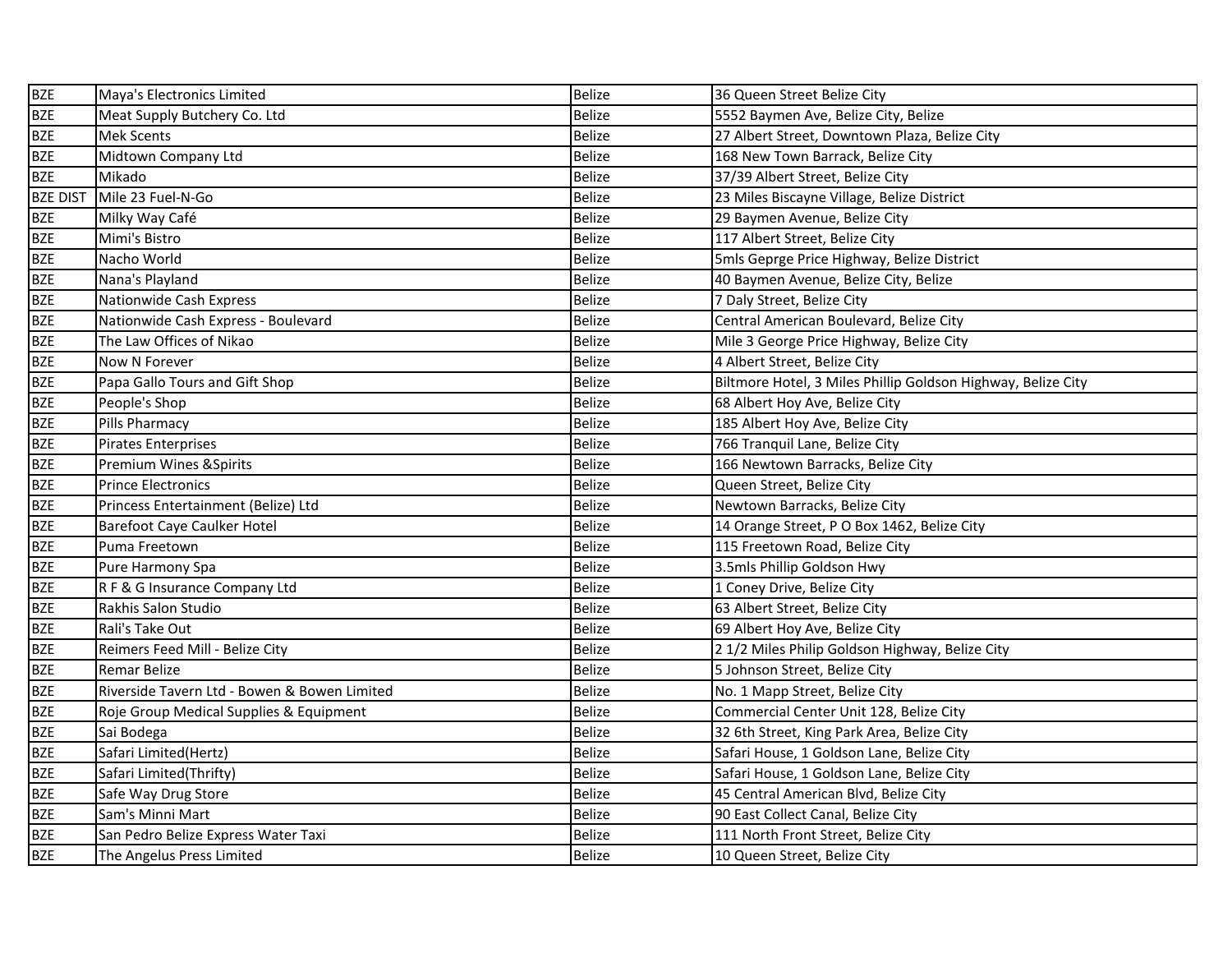| <b>BZE</b> | <b>Bottom Dollar</b>                       | <b>Belize</b> | North Front Street, Belize City                         |
|------------|--------------------------------------------|---------------|---------------------------------------------------------|
| <b>BZE</b> | SAVE-U                                     | <b>Belize</b> | San Cas Plaza, Belize City                              |
| <b>BZE</b> | Second Closet                              | <b>Belize</b> | 99 Freetown Road, Belize City                           |
| <b>BZE</b> | Shal's Selection 2                         | <b>Belize</b> | 25 Queen Street, Belize City                            |
| <b>BZE</b> | <b>Shalom Fashions</b>                     | <b>Belize</b> | 27 Albert Street, Unit C11, Downtown Plaza, Belize City |
| <b>BZE</b> | Simon Quan and Company Ltd                 | <b>Belize</b> | 24 Queen Street, Belize City                            |
| <b>BZE</b> | Smok'D Restaurant                          | <b>Belize</b> | 46 North Front Street, Belize City                      |
| <b>BZE</b> | <b>Smiling Meats</b>                       | <b>Belzie</b> | 69 New Road, Belize City                                |
| <b>BZE</b> | Sol Belize Limited                         | <b>Belize</b> | 2.5 Miles Phillip Goldson Highway, Belize City          |
| <b>BZE</b> | <b>Specialist Medical Center</b>           | <b>Belize</b> | 5521 St. Thomas & Lizarraga Ave, Belize City            |
| <b>BZE</b> | Star Hall by Jusco                         | <b>Belize</b> | 2557 Central Amercian Boulevard, Belize City            |
| <b>BZE</b> | <b>Slaughter House Tattoos</b>             | <b>Belize</b> | 98 New Road, Belize City                                |
| <b>BZE</b> | Stylz Boutique                             | <b>Belize</b> | 93 Kelly Street, Belize City                            |
| <b>BZE</b> | Summit Corporate Services Ltd              | <b>Belize</b> | 2236 Albert Hoy Street, Belize City                     |
| <b>BZE</b> | Supplies Plus Distributors Company Limited | <b>Belize</b> | 3754 Central American Boulevard, Belize City            |
| <b>BZE</b> | <b>Supreme Meats</b>                       | <b>Belize</b> | 116 Cemetery Road, Belize City                          |
| <b>BZE</b> | Sylhet Mini Grocery                        | <b>Belize</b> | 3738 Rivero Street & Kraal Road, Belize City            |
| <b>BZE</b> | <b>Tacos Don Carlos</b>                    | <b>Belize</b> | 115 Freetown Road, Belize City                          |
| <b>BZE</b> | <b>Terrifiq Barbers</b>                    | <b>Belize</b> | 54 Euphrates Avenue, Belize City                        |
| <b>BZE</b> | The Maxillofacial Clinic of Belize         | <b>Belize</b> | 0604 Mercy Lane, Belize City                            |
| <b>BZE</b> | The Pit Stop Belize City                   | <b>Belize</b> | 21/2 Miles Philip Goldson Highway, Belize City          |
| <b>BZE</b> | Three AAA Enterprises                      | <b>Belize</b> | Queen Street, Belize City                               |
| <b>BZE</b> | Tommy's                                    | <b>Belize</b> | 6519 Central American Boulevard, Belize City            |
| <b>BZE</b> | Traveller's Liquor Ltd.                    | <b>Belize</b> | 2.5 Miles Phillip Goldson Highway, Belize City          |
| <b>BZE</b> | Twin Supermarket                           | <b>Belize</b> | 5526 St. Thomas Street, Belize City                     |
| <b>BZE</b> | <b>TYL Parts Limited</b>                   | <b>Belize</b> | 2.5 Miles Phillip Goldson Highway, Belize City          |
| <b>BZE</b> | UN Shop                                    | <b>Belize</b> | 12 D Street, Belize City                                |
| <b>BZE</b> | Universal Hardware Co Ltd - Belize City    | Belize        | Chetumal Boulevard, Belize City                         |
| <b>BZE</b> | Valdes Global Limited                      | <b>Belize</b> | 160 North Front Street, Belize City                     |
| <b>BZE</b> | Value Med Pharmacy                         | <b>Belize</b> | 2613 Princess Margaret Drive, Belize City               |
| <b>BZE</b> | VG Autointerior & Accessories Ltd          | <b>Belize</b> | 3 Poisetta Street, Belize City                          |
| <b>BZE</b> | Dibary                                     | <b>Belize</b> | 29 Albert Street, Belize City                           |
| <b>BZE</b> | Vin Fa                                     | <b>Belize</b> | 93 Cemetery Road, Belize City                           |
| <b>BZE</b> | <b>VIP Wireless of Belize</b>              | <b>Belize</b> | 14 Orange Street, P O Box 1462, Belize City             |
| <b>BZE</b> | Wasco Company Ltd                          | <b>Belize</b> | 3065 Central American Boulevard, Belize City            |
| <b>BZE</b> | Wilmac's Pharmacy                          | <b>Belize</b> | 121 Cemetry Road, Belize City                           |
| <b>BZE</b> | William Supermarket                        | <b>Belize</b> | 24 A 6th Street, Belize City                            |
| <b>BZE</b> | William Supermarket 2                      | <b>Belize</b> | 26 Central American Boulevard, Belize City              |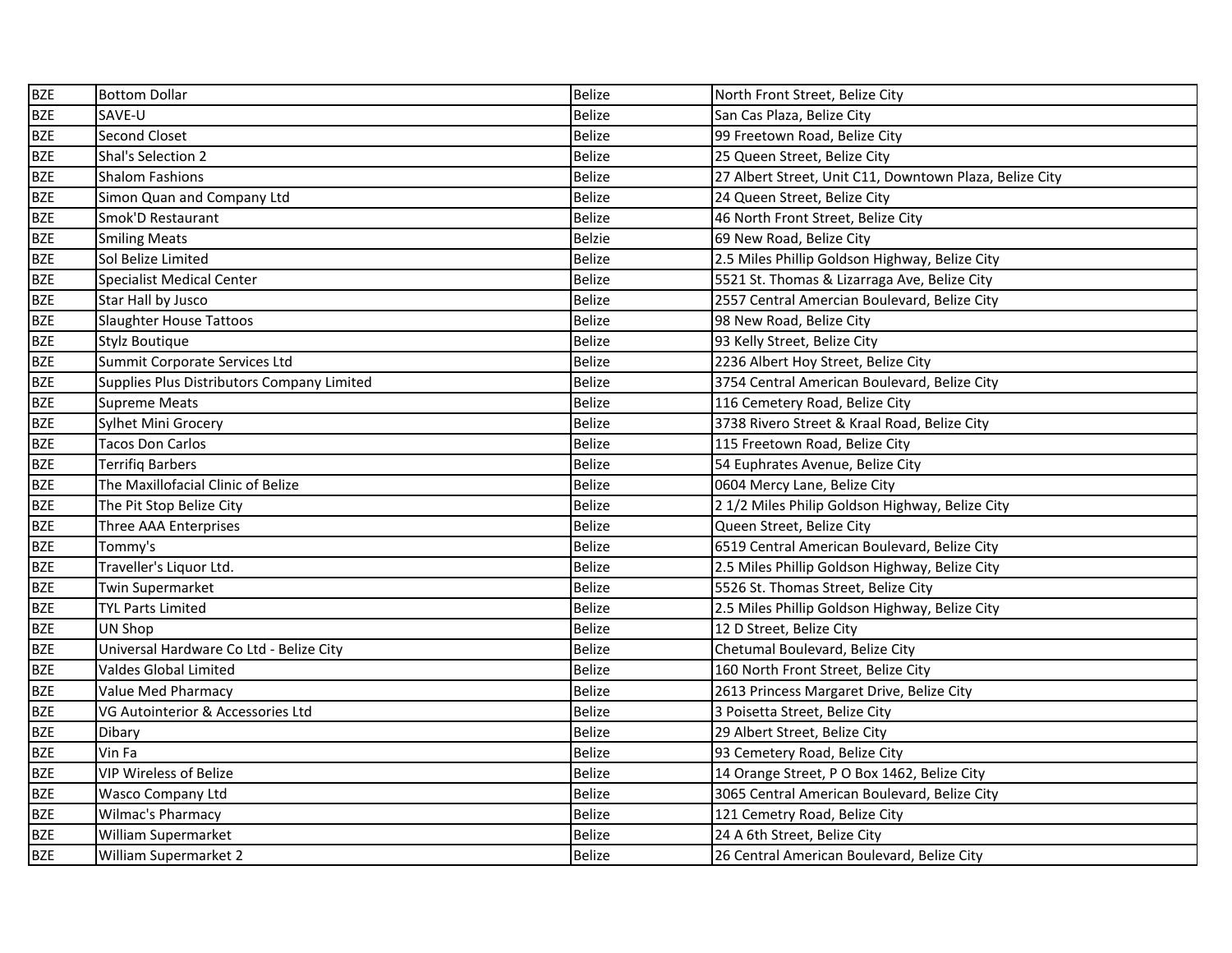| <b>BZE</b>      | William Quan & Company                    | <b>Belize</b>      | 17 Albert Street, Belize City                                |
|-----------------|-------------------------------------------|--------------------|--------------------------------------------------------------|
| <b>BZE</b>      | Wrobel & Company                          | <b>Belize</b>      | 115 Barrack Road, 3rd Floor, Belize City                     |
| <b>BZE</b>      | Zan Zan Supermarket                       | <b>Belize</b>      | 3322 Central American Blvd, Belize City                      |
| <b>BZE</b>      | Yogobean Frozen Yogurt & Coffee Shop      | <b>Belize</b>      | Marine Parade, Belize City                                   |
| <b>BZE DIST</b> | Helen Wu Store                            | <b>Belize</b>      | Burrell Boom Village, Belize District                        |
| <b>BZE DIST</b> | Highway Trail Res N Country Club Ltd      | <b>Belize</b>      | 27 1/2 Mls Old N. Hwy, Lucky Strike Village, Belize District |
| <b>BZE DIST</b> | Kalijay's Frozen Drinks & Treats          | <b>Belize</b>      | #35 Boom/Hattieville Road, Burrell Boom                      |
| <b>BZE DIST</b> | Monisha Deshawn Stuart                    | <b>Belize</b>      | 134 Sunset Park, Belize District                             |
| <b>BZE DIST</b> | Nautilus Express Water Taxi               | <b>Belize</b>      | Burrell Boom Village, Belize District                        |
| <b>CC</b>       | Enjoy Hotel                               | Caye               | Front Street, Caye Caulker, Belize                           |
| cc              | Belize Diagnostic Center - Caye Caulker   | Caye               | Main Street, Caye Caulker                                    |
| cc              | La Cubana                                 | Caye               | Playa Asuncion, Caye Caulker                                 |
| <b>CC</b>       | Reef Realty Management (Blu Zen)          | Caye               | Front Street, Caye Caulker Village                           |
| cc              | Rose Grill and Bar                        | Caye               | Calle Al Sol, Caye Caulker Village                           |
| cc              | Vista Del Mar Guest House & Condo's       | Caye               | Front Street, Caye Caulker Village                           |
| <b>CZL</b>      | Sole Passion by Liz                       | Corozal            | Santa Rita Road, Corozal District                            |
| <b>CZL</b>      | Turtle Lounge                             | Corozal            | 1st Avenue, Corber 6 Street, Corozal Town                    |
| <b>CZL</b>      | A & R Enterprises Ltd - Corozal           | Corozal            | 17th 4th Avenue, Corozal Town                                |
| <b>CZL</b>      | Caribbean Tire Wholesale Ltd - Corozal    | Corozal            | 7th Avenue, Corozal Town                                     |
| <b>CZL</b>      | Doony's Instant Loan Ltd                  | Corozal            | 8 Part Street South, Corozal Town                            |
| <b>CZL</b>      | Glow Tech Company Ltd                     | Corozal            | 38 Santa Rita Road, Corozal District                         |
| <b>CZL</b>      | Insurance Corp of Belize - Corozal Border | Corozal            | Corozal Border, Santa Elena, Corozal Dsitrict                |
| <b>CZL</b>      | Insurance Corp of Belize - Corozal Town   | Corozal            | 1st Street North, Corozal Town                               |
| <b>CZL</b>      | Lydia Gift Shop                           | Corozal            | Cor.4 Avenue & 2nd Street, South, Corozal Town               |
| <b>CZL</b>      | Maranatha Clinic                          | Corozal            | Park Street North, Corozal Town, Belize                      |
| <b>CZL</b>      | Nationwide Cash Express - Corozal Border  | Corozal            | Corozal Border, Santa Elena Village, Corozal Dsitrict        |
| <b>CZL</b>      | Nationwide Cash Express - Corozal Town    | Corozal            | 1st Street North, Corozal Town                               |
| <b>CZL</b>      | <b>Quality Poultry Products</b>           | Corozal            | Corozal Town                                                 |
| <b>CZL</b>      | Sarteneja Inn                             | Corozal            | Tzaten A Ha Street, Sarteneja Village, Corozal District      |
| <b>CZL</b>      | Stop to Shop Belize                       | Corozal            | 7 St. North. Corozal District                                |
| CZL - FZ        | Princess Entertainment Free Zone          | Corozal            | Freedom Avenue, Corozal Free Zone                            |
| <b>DAN</b>      | 5 Star Supermarket                        | <b>Stann Creek</b> | Santa Cruz Village, Stann Creek District                     |
| DAN             | 87 Store                                  | Stann Creek        | Bella Vista Village, Stann Creek District                    |
| <b>DAN</b>      | A & A Supermarket                         | <b>Stann Creek</b> | Bella Vista Village, Stann Creek District                    |
| <b>DAN</b>      | A & R Enterprises Ltd-Dangriga            | <b>Stann Creek</b> | Ecumenical Drive, Dangriga Town                              |
| <b>DAN</b>      | <b>Ashton Shopping</b>                    | <b>Stann Creek</b> | Seine Bight Village, Stann Creek District                    |
| <b>DAN</b>      | Belize Diagnostic Center - Hopkins        | Stann Creek        | 23A North Seafront Street, Hopkins, Stann Creek District     |
| <b>DAN</b>      | B & G Store                               | <b>Stann Creek</b> | Hopkins Village, Stann Creek District                        |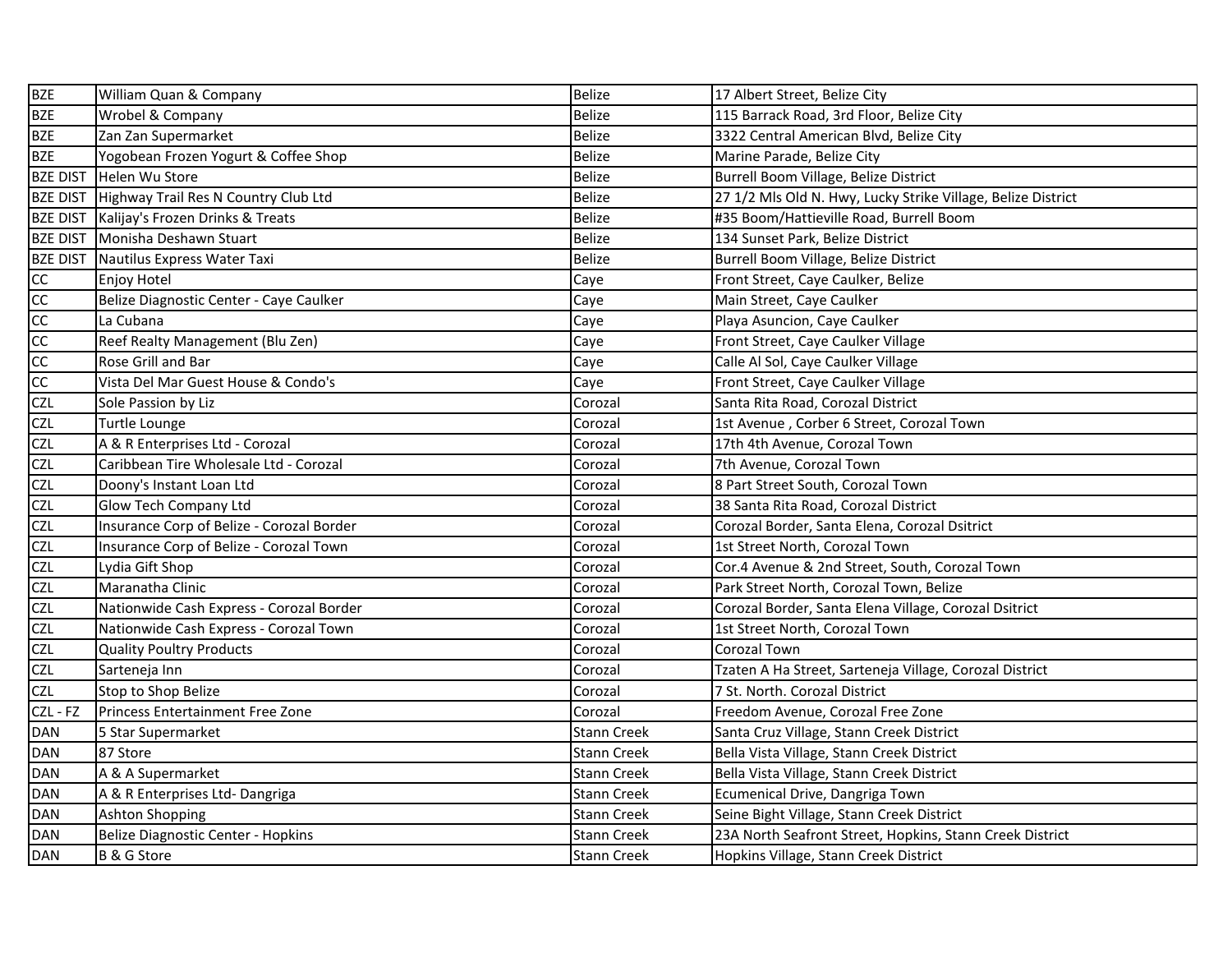| <b>DAN</b> | <b>Bico Builder Blocks</b>           | <b>Stann Creek</b> | 3 Castillo Alley, Dangriga Town, Stann Creek District |
|------------|--------------------------------------|--------------------|-------------------------------------------------------|
| <b>DAN</b> | Blue Horizon Lodge Ltd               | <b>Stann Creek</b> | Northeast Caye, Stann Creek District                  |
| <b>DAN</b> | <b>Blooming Dates</b>                | <b>Stann Creek</b> | 391 St Vincent Street, Dangriga Town                  |
| <b>DAN</b> | Cartridge Recycle Company            | <b>Stann Creek</b> | 907 Howard Street, Dangriga Town                      |
| <b>DAN</b> | <b>Champion Shine</b>                | <b>Stann Creek</b> | 1785 George Price Drive, Dangriga Town                |
| <b>DAN</b> | Cherish                              | <b>Stann Creek</b> | 44 St. Vincent Street, Dangriga Town                  |
| <b>DAN</b> | Christina Boutique / Giftshop        | <b>Stann Creek</b> | Hopkins Village, Stann Creek District                 |
| <b>DAN</b> | Coucou Belize                        | <b>Stann Creek</b> | Hopkins Village, Stann Creek District                 |
| <b>DAN</b> | Coucou Belize                        | <b>Stann Creek</b> | Hopkins Village, Stann Creek District                 |
| <b>DAN</b> | D New Castle                         | <b>Stann Creek</b> | San Juan Village, Stann Creek District                |
| <b>DAN</b> | Dangriga Town Council                | <b>Stann Creek</b> | Market Square, Dangriga Town                          |
| <b>DAN</b> | Deliverance Auto Dealship and Rental | <b>Stann Creek</b> | 2885 Valley Road, 2nd New Site, Stann Creek District  |
| <b>DAN</b> | Ella's Cool Spot                     | <b>Stann Creek</b> | Hopkins Village, Stann Creek District                 |
| <b>DAN</b> | <b>Family Bakery</b>                 | <b>Stann Creek</b> | 2916 Ecumenical Drive, Dangriga Town                  |
| <b>DAN</b> | Family City Imports Ltd              | <b>Stann Creek</b> | George Price Drive, Dangriga Town                     |
| <b>DAN</b> | Fi We Mart                           | <b>Stann Creek</b> | Hopkins Village, Stann Creek District                 |
| <b>DAN</b> | Garrymaya Giftshop                   | <b>Stann Creek</b> | Hopkins Village, Stann Creek District                 |
| <b>DAN</b> | Geckos Restaurant                    | <b>Stann Creek</b> | Hopkins Village, Stann Creek District                 |
| <b>DAN</b> | Georgetown Grocery Store             | <b>Stann Creek</b> | Georgetown village, Stann Creek District              |
| <b>DAN</b> | Get to Know Belize Adventure         | <b>Stann Creek</b> | Hopkins Village, Stann Creek District                 |
| <b>DAN</b> | Hamanasi Limited                     | <b>Stann Creek</b> | Hopkins Village, Stann Creek District                 |
| <b>DAN</b> | Happy Shopping Center                | <b>Stann Creek</b> | Hopkins Village, Stann Creek District                 |
| <b>DAN</b> | Happy Ranch                          | <b>Stann Creek</b> | Santa Cruz Village, Stann Creek District              |
| <b>DAN</b> | <b>Healthy Addictions</b>            | <b>Stann Creek</b> | Maya Beach, Placenica Village, Stann Creek District   |
| <b>DAN</b> | <b>Hopkins Smokey Gill</b>           | <b>Stann Creek</b> | Hopkins Village, Stann Creek District                 |
| <b>DAN</b> | Huang Chen Supermarket               | <b>Stann Creek</b> | 1651 George Price Highway, Dangriga Town              |
| <b>DAN</b> | Hummingbird Distributors             | <b>Stann Creek</b> | 708 Tubroise Street, Dangriga Town                    |
| <b>DAN</b> | Hummingbird Estate Cabanas           | <b>Stann Creek</b> | 6mls Stann Creek Valley Road, Stann Creek District    |
| <b>DAN</b> | Insurance Corp of Belize - Dangriga  | <b>Stann Creek</b> | Market Square, Dangriga Town                          |
| <b>DAN</b> | Island Breeze Bar & Grill            | <b>Stann Creek</b> | Riverside, Dangriga Town                              |
| <b>DAN</b> | JD's Auto Parts                      | <b>Stann Creek</b> | George Price Drive, Stann Creek District              |
| <b>DAN</b> | Jaguar Reef Lodge                    | <b>Stann Creek</b> | Hopkins Village, Stann Creek District                 |
| DAN        | Jeniene Cristal Peters               | <b>Stann Creek</b> | Pomona Village, New Site, Stann Creek District        |
| <b>DAN</b> | Jiabin Wu                            | <b>Stann Creek</b> | George Town, Stann Creek District                     |
| <b>DAN</b> | Jun's Super Store                    | <b>Stann Creek</b> | #195 King Street, Independence Village                |
| <b>DAN</b> | Ken Store                            | <b>Stann Creek</b> | San Juan Village, Stann Creek District                |
| <b>DAN</b> | Ken's Hardware                       | <b>Stann Creek</b> | Independence Avenue, Independence Village             |
| <b>DAN</b> | Ks Repair Center                     | <b>Stann Creek</b> | 1/2 Mile Melinda Road, Dangriga Town                  |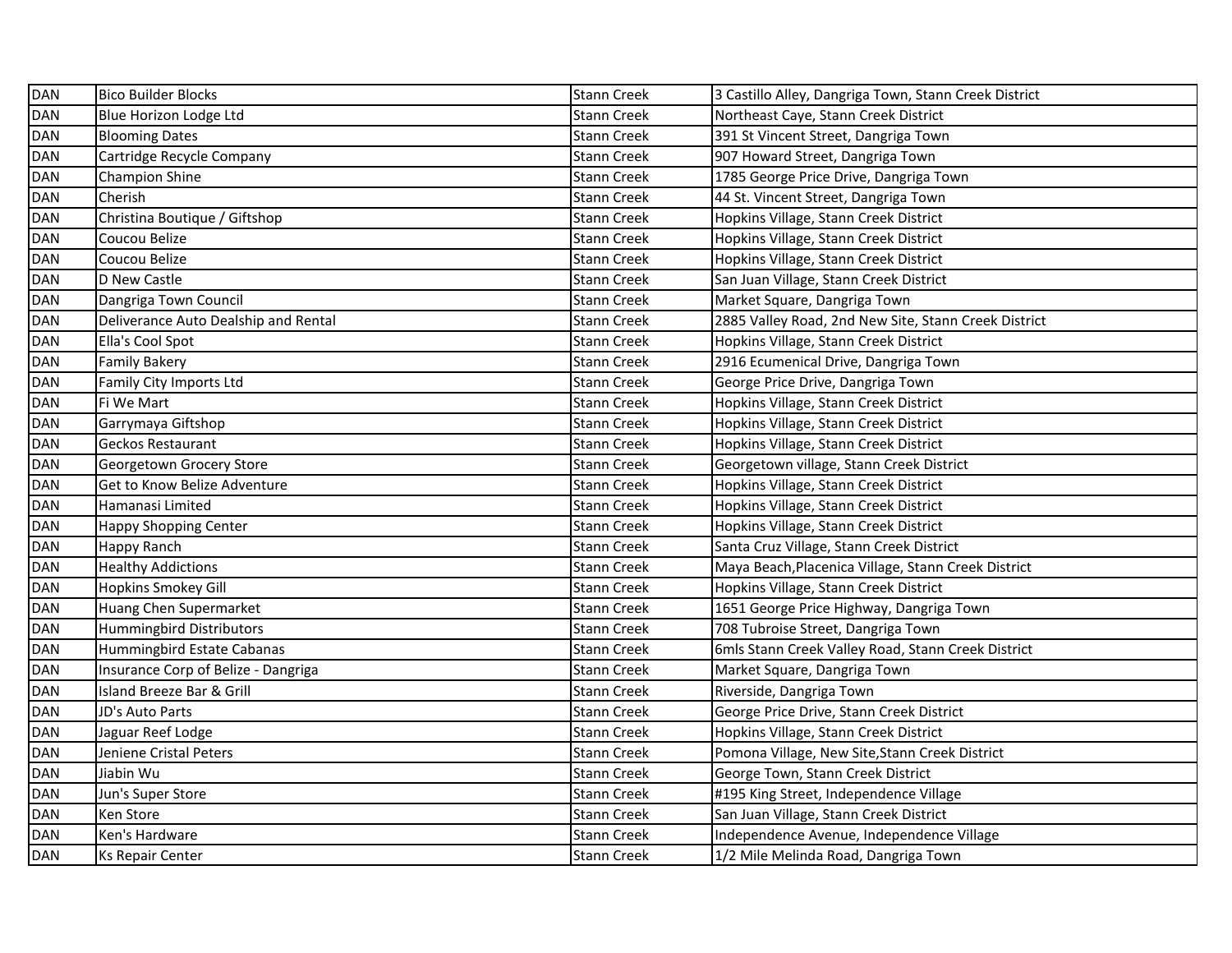| <b>DAN</b> | Leone Shop                            | <b>Stann Creek</b> | San Roman Village, Stann Creek District                        |
|------------|---------------------------------------|--------------------|----------------------------------------------------------------|
| <b>DAN</b> | Lone Star Delivery Service            | <b>Stann Creek</b> | 2646 Benguche Area, Dangriga Town, Stann Creek District        |
| <b>DAN</b> | Logan's Ultimate Adventure            | <b>Stann Creek</b> | Pomona Village, Stann Creek District                           |
| <b>DAN</b> | M and R Motors                        | <b>Stann Creek</b> | Hopkins Village, Stann Creek District                          |
| <b>DAN</b> | Merry Superstore                      | <b>Stann Creek</b> | Silk Grass Village, Stann Creek District                       |
| <b>DAN</b> | Noawel Fishing & Snorkeling           | Stann Creek        | Hpoking Village, Stann Creek                                   |
| <b>DAN</b> | Nationwide Cash Express - Dangriga    | <b>Stann Creek</b> | Market Square, Dangriga Town                                   |
| <b>DAN</b> | Nationwide Cash Express - Seine Bight | <b>Stann Creek</b> | Main St, Seine Bight Village, Stann Creek District             |
| <b>DAN</b> | New Site Pomona Shopping              | Stann Creek        | 11 Miles, Pomona Village, Stann Creek District                 |
| <b>DAN</b> | One Love Exclusive                    | <b>Stann Creek</b> | St. Vincent Street, Dangriga Town                              |
| <b>DAN</b> | Pal's on the Beach                    | <b>Stann Creek</b> | 868 A Magoon Street, Dangriga Town, Stann Creek                |
| <b>DAN</b> | Pratt's Kitchen                       | Stann Creek        | 2582 2nd Newsite, Dangriga Town                                |
| <b>DAN</b> | Puma Havana Service Station           | Stann Creek        | 22 Habana Street, Dangriga Town                                |
| <b>DAN</b> | <b>Quality Poultry Products</b>       | <b>Stann Creek</b> | Dangriga Town                                                  |
| <b>DAN</b> | Reef End Lodge                        | Stann Creek        | Cor Riverside & Oal St, Dangriga Town                          |
| <b>DAN</b> | Reimers Feed Mill - Dangriga          | Stann Creek        | 2274 Ecumenical Drive, Dangriga Town                           |
| <b>DAN</b> | Royal Windows & Doors Belize Ltd      | Stann Creek        | Santa Cruz Village, Stann Creek District                       |
| <b>DAN</b> | San Juan Supermarket                  | <b>Stann Creek</b> | San Juan Village, Stann Creek District                         |
| <b>DAN</b> | Santa Cruz Shopping Mall              | <b>Stann Creek</b> | Santa Cruz Village, Stann Creek District                       |
| <b>DAN</b> | Santa Rosa Mini Mart                  | Stann Creek        | Santa Rosa Village, Stann Creek District                       |
| <b>DAN</b> | S&K Supermarket                       | <b>Stann Creek</b> | Santa Cruz Village, Stann Creek District                       |
| <b>DAN</b> | SK Hardware                           | <b>Stann Creek</b> | Santa Cruz Village, Stann Creek District                       |
| <b>DAN</b> | <b>Solutions Guest House</b>          | <b>Stann Creek</b> | Hopkins Village, Stann Creek District                          |
| <b>DAN</b> | St. Vincent Convenience Store         | <b>Stann Creek</b> | 2 Commerce Bight Road, Dangriga Town                           |
| <b>DAN</b> | Swift's Auto Mechanic                 | <b>Stann Creek</b> | 2939 Nurse Ventura Street, Dangriga Town, Stann Creek District |
| <b>DAN</b> | D-Torr Party Supplies                 | <b>Stann Creek</b> | 8 Magoon Street, Dangriga Town                                 |
| <b>DAN</b> | Griga In Style                        | Stann Creek        | 525 Magoon Street, Dangriga Town                               |
| DAN        | Moziko's Land Consultancy             | Stann Creek        | 2352 Oswald Reyes Street, Dangriga Town                        |
| <b>DAN</b> | S & S One Stop(Ara Management)        | Stann Creek        | 13/4 miles, George Price Drive Dangriga Town                   |
| <b>DAN</b> | T-Box Hardware                        | Stann Creek        | 94 Commerce Street, Dangriga Town                              |
| <b>DAN</b> | Tugusina Garifuna                     | Stann Creek        | Hopkins Village, Stann Creek District                          |
| DAN        | The Windward Lodge                    | Stann Creek - Caye | Tobacco Caye, Stann Creek District                             |
| <b>DAN</b> | Tienda Miss J                         | <b>Stann Creek</b> | Hope Creek Village, Stann Creek District                       |
| <b>DAN</b> | Tienda Las Princesas                  | Stann Creek        | San Juan Village, Stann Creek District                         |
| <b>DAN</b> | Tienda Galvan                         | Stann Creek        | Cowpen Village, Stann Creek District                           |
| <b>DAN</b> | Tinting and Car Wash Quinilla's       | <b>Stann Creek</b> | Hummingbird Highway, Stann Creek District                      |
| <b>DAN</b> | Tipple Tree Beya                      | Stann Creek        | Hopkins Village, Stann Creek District                          |
| <b>DAN</b> | Tuani Garifuna                        | <b>Stann Creek</b> | 1734 Southern Foreshore Drive, Dangriga Town                   |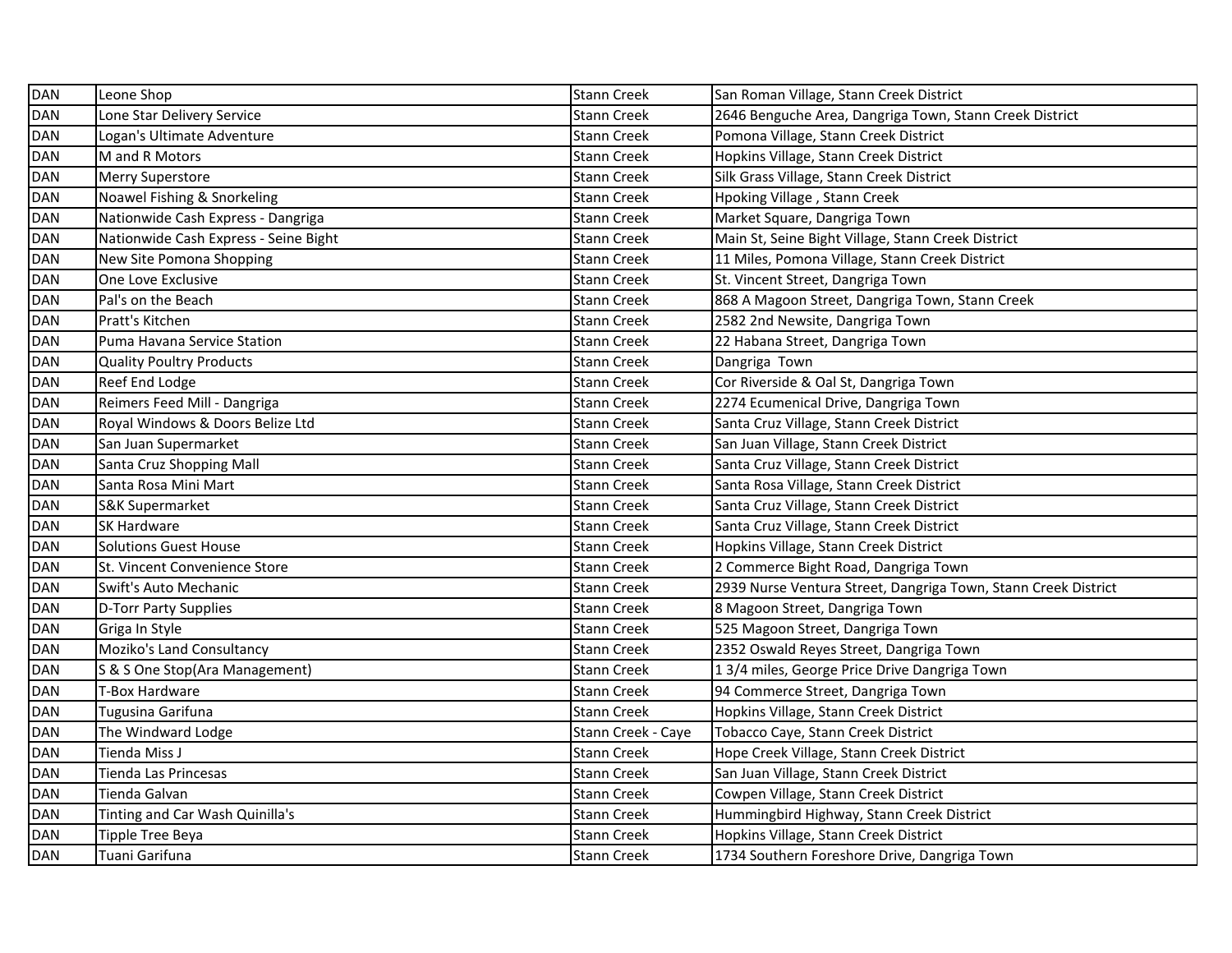| <b>DAN</b> | <b>Tutzil Nah Cottages</b>                 | <b>Stann Creek</b> | Maya Center Village, Stann Creek District              |
|------------|--------------------------------------------|--------------------|--------------------------------------------------------|
| <b>DAN</b> | <b>Unlac Businesses</b>                    | <b>Stann Creek</b> | 18 Mls Hummingbird Highway                             |
| DAN        | Valley Road Services Ltd                   | <b>Stann Creek</b> | 14 Miles Stann Creek Valley Road, Stann Creek District |
| <b>DAN</b> | Xquisite Findings' Hair Boutique           | <b>Stann Creek</b> | 529B Pine Street, Dangriga Town                        |
| <b>DAN</b> | Xterra Palm Guest House                    | <b>Stann Creek</b> | Lot #110, Hopkings Village, Stan Creek District        |
| DAN        | Yok Ha Resort Ltd                          | <b>Stann Creek</b> | 1211 North Riverside Street, Dangriga Town             |
| <b>DAN</b> | Yong Huang Supermarket                     | <b>Stann Creek</b> | Sittee River Village, Stann Creek District             |
| <b>DAN</b> | Yougadan Giftshop                          | <b>Stann Creek</b> | Hopkins Village, Stann Creek District                  |
| <b>IND</b> | Codd's Pharmaceuticals Independence        | <b>Stann Creek</b> | Independence Village                                   |
| <b>IND</b> | Cool Cuts Barbershop                       | <b>Stann Creek</b> | Lester Richard Ext Independence Village                |
| <b>IND</b> | Lu Kee Store                               | <b>Stann Creek</b> | King Street, Independence Village                      |
| <b>IND</b> | Nang Fang Store                            | <b>Stann Creek</b> | Noralez Ext, Independence Village, Stann Creek         |
| <b>IND</b> | Savannah Pines Restaurant & Bar            | <b>Stann Creek</b> | Noralez Ent, Independence Village                      |
| <b>IND</b> | Southern Clinical Laboratory               | <b>Stann Creek</b> | Seagull Street, Independence Village                   |
| <b>IND</b> | <b>TPR Management</b>                      | <b>Stann Creek</b> | Plantation, Maya Beach, Placencia, Stann Creek         |
| <b>IND</b> | <b>Best Choice Supermarket</b>             | <b>Stann Creek</b> | Fadden Avenue, Independence Village                    |
| <b>IND</b> | 3 R Farms Limited                          | <b>Stann Creek</b> | Sunrise Avenue, Trench Town, Independence Village      |
| <b>IND</b> | Banana Enterprises Ltd                     | <b>Stann Creek</b> | Independence Village                                   |
| <b>IND</b> | Belize Diagnostic Center - Placencia       | <b>Stann Creek</b> | Bruk Pat Alley, Placencia, Stann Creek District        |
| <b>IND</b> | C & L Supplies                             | <b>Stann Creek</b> | Amado Mena Avenue, Independence Village                |
| <b>IND</b> | Public's - P-Market - Seine Bight-Pharmacy | <b>Stann Creek</b> | Seine Bight Village, Placencia Road, Belize C A        |
| <b>IND</b> | Public's - P-Mart - Seine Bight            | <b>Stann Creek</b> | Seine Bight Village, Placencia Road, Belize C A        |
| <b>IND</b> | Carol Gloria Linarez                       | <b>Stann Creek</b> | Toucan Street, Independence Village                    |
| <b>IND</b> | <b>Chinese Store</b>                       | Stann Creek        | Independence Avenue, Independence Village              |
| <b>IND</b> | Digi Mart Bz                               | Stann Creek        | Pioneer Street, Independence Village                   |
| <b>IND</b> | Dong Chang Supermarket                     | <b>Stann Creek</b> | Savannah Road, Independence Village                    |
| <b>IND</b> | Dong Fang Store                            | Stann Creek        | Fadden Avenue, Independence Village                    |
| <b>IND</b> | Dragon Garden Restaurant                   | Stann Creek        | Independence Village, Stann Creek District             |
| <b>IND</b> | Enrique Antonio Zabaneh (Bamba's)          | Stann Creek        | Fadden Avenue, Independence Village                    |
| <b>IND</b> | Glenston Panting                           | Stann Creek        | Sea Breeze Street, Independence Village                |
| <b>IND</b> | Independence Lumber Yard                   | Stann Creek        | 335 Survivor Lane, Independece Village                 |
| <b>IND</b> | Insurance Corp of Belize - Independence    | Stann Creek        | 335 Survivor Lane, Independece Village                 |
| <b>IND</b> | Insurance Corp of Belize - Seine Bight     | Stann Creek        | Main St, Seine Bight Village, Stann Creek District     |
| <b>IND</b> | J & E Restaurtant                          | Stann Creek        | Banana Zone, King Street, Independence Village         |
| <b>IND</b> | Jian's Store                               | Stann Creek        | Fadden Avenue, Independence Village                    |
| <b>IND</b> | Life Styles Boutique                       | <b>Stann Creek</b> | 588 Fadden Avenue, Independence Village                |
| <b>IND</b> | Los Tres Hermanos Garcia                   | <b>Stann Creek</b> | Lester Richard EXT, Independence Village, SC District  |
| <b>IND</b> | Mariposa Bed & Breakfast                   | <b>Stann Creek</b> | Placencia Village, Stann Creek District, Belize        |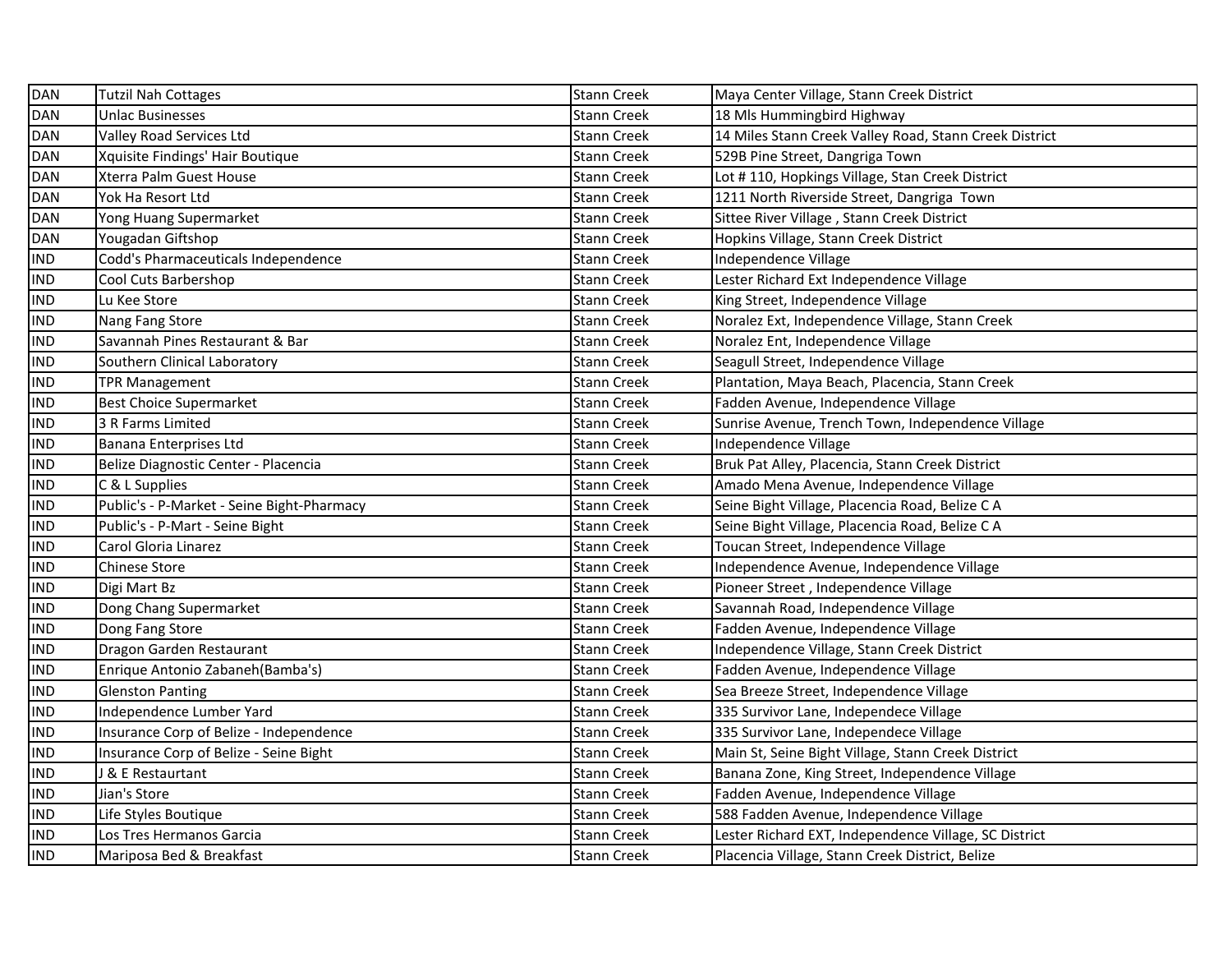| <b>IND</b> | <b>Magic Blend</b>                    | <b>Stann Creek</b>     | Lester Richard EXT, Independence Village, SC District     |
|------------|---------------------------------------|------------------------|-----------------------------------------------------------|
| <b>IND</b> | Malacate Beach Properties             | Stann Creek            | Independence Village. Stann Creek District                |
| <b>IND</b> | <b>Ming Super Store</b>               | <b>Stann Creek</b>     | Toucan Street, Independence Village                       |
| <b>IND</b> | Nationwide Cash Express - Indepenence | <b>Stann Creek</b>     | 335 Survivor Lane, Independece Village                    |
| <b>IND</b> | Romero's Grocery                      | Stann Creek            | 93 Indepencence Avenue, Independence                      |
| <b>IND</b> | Tai Shan City Hotel                   | Stann Creek            | New Site, Indeco Area, Independence Village               |
| <b>IND</b> | Tony's Superstore                     | Stann Creek            | Fadden Avenue, Independence Village                       |
| <b>IND</b> | Vaughn Newton Garbutt                 | Stann Creek            | Lester Richard, Independence Village, SC District         |
| <b>IND</b> | <b>Vinny Kus</b>                      | Stann Creek            | San Miguel Village, Toledo District, Belize CA            |
| <b>IND</b> | Wendy Zhou Supermarket                | Stann Creek            | Amado Mena Avenue, Independence Village                   |
| <b>IND</b> | Xiang Xiang Store                     | Stann Creek            | Savannah Road, Independence Village                       |
| LDV        | Artic 10                              | <b>Belize District</b> | 10 mls Phillip Goldson Highway, Ladyville                 |
| LDV        | <b>Buccaneer's Tavern</b>             | <b>Belize District</b> | Old Air Port Road, Ladyville                              |
| LDV        | Don Carby's Pizza                     | <b>Belize District</b> | 10 3/4 mls Phillip Goldson Hwy, Ladyville                 |
| LDV        | Insurance Corp of Belize - Ladyville  | <b>Belize District</b> | 8 1/2 miles, Airport Plaza, Ladyville, Belize District    |
| LDV        | Manatee Lookout                       | <b>Belize District</b> | 8.5mls Phillip Goldson Highway, Ladyville                 |
| LDV        | Nationwide Cash Express - Ladyville   | <b>Belize District</b> | Ramon's Plaza, Ladyville, Belize District                 |
| LDV        | North Multiservice Co. Limited        | <b>Belize District</b> | 8.5 Miles Phillip Goldson Highway, Belize District        |
| LDV        | Seaside Chateau                       | <b>Belize District</b> | 5 Miles Phillip Goldson Highway, Belize City              |
| LDV        | Southland Auto Rental Sales           | <b>Belize District</b> | 5 Miles Phillip Goldson Highway, Belize City              |
| LDV        | Café Belize                           | <b>Belize District</b> | Phillip Goldson Int'l Airport, Ladyville, Belize C.A.     |
| LDV        | Yvonne 22                             | <b>Belize District</b> | 9.5 mls Phillip Goldson Highway, Ladyville                |
| LDV        | 24 7 Gas Station                      | <b>Belize District</b> | Lordsbank Junction, Ladyville, Belize District            |
| LDV        | Abi Su's Meats and Plus               | <b>Belize District</b> | 115 Crab Catcher Street, Ladyville                        |
| LDV        | Alliance IP (Belize) Ltd.             | <b>Belize District</b> | 13 1/2 Miles Phillip Goldson Highway, Ladyvillle, Belize  |
| LDV        | Belize With Ben Adventure & Tours     | <b>Belize District</b> | 5 Northern Highway, Ladyville Village, Belize             |
| LDV        | Del-Mart Variety Store                | <b>Belize District</b> | 29 Perez Road, Ladyville Village, Belize District         |
| LDV        | <b>Eruption Club</b>                  | Belize District        | 11 Miles Phillip Goldson Highway, Ladyville Village       |
| LDV        | Honey New (Blue) Blue Moon            | Belize District        | 10 Miles Phillip Goldson Highway, Ladyville, Belize       |
| LDV        | King Restaurant                       | <b>Belize District</b> | 26 Lord's Bank, Ladyville, Belzie                         |
| LDV        | Ladyville Boutique                    | Belize District        | 91/4 Miles Phillip Goldson Highway, Ladyville             |
| LDV        | Low's Supermarket                     | <b>Belize District</b> | 8 1/2 Miles Phillip Goldson Hwy, Ladyville, Belize        |
| LDV        | Maya Executive Limousine Service      | <b>Belize District</b> | 899 Ocean Jack Drive L/F, Ladyville, Belize               |
| LDV        | <b>Mexican Tacos</b>                  | <b>Belize District</b> | 79 Pigeon and Carpenter Street, Ladyville Village, Belize |
| LDV        | Pastry Heaven Limited                 | <b>Belize District</b> | Phillip Goldson Int'l Airport, Ladyville, Belize C.A.     |
| LDV        | Ranger Security & Surveillance Ltd    | <b>Belize District</b> | 8.5 Miles Phillip Goldson Highway, Ladyville Village      |
| LDV        | St Christopher Pharmacy               | <b>Belize District</b> | 28 Pointsetta Street, Ladyville Village, Belize District  |
| LDV        | Sidasheari International              | <b>Belize District</b> | 149 Flamboyant Street, Ladyville, Belize District         |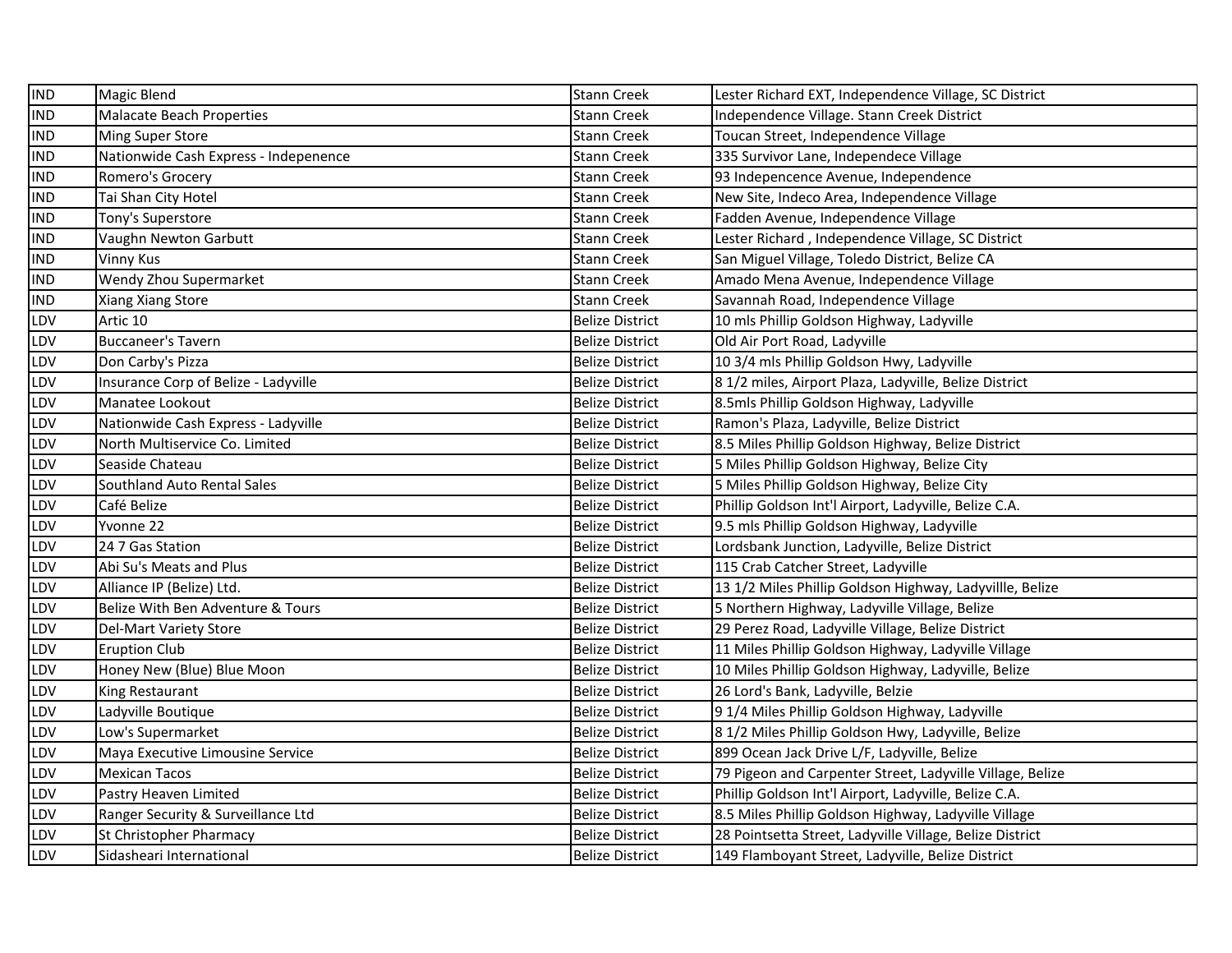| LDV        | Sidasheari International - Ladyville                            | <b>Belize District</b> | International Airport, Ladyville, Belize District           |
|------------|-----------------------------------------------------------------|------------------------|-------------------------------------------------------------|
| LDV        | <b>Sky City Supermarket</b>                                     | <b>Belize District</b> | 8.5 Mls Phillip Goldson Highway, Ladyville, Belize District |
| LDV        | <b>Travel Concierge</b>                                         | <b>Belize District</b> | 8 1/2 Miles Phillip Goldson Highway, Ladyville, Belize      |
| LDV        | Tropical Holdings Ladyville Ltd                                 | <b>Belize District</b> | 1 Marage Road plaza Ladyville Village                       |
| LDV        | U Mall                                                          | <b>Belize District</b> | 9 Miles Phillip Goldson Highway, Ladyville, Belize          |
| <b>OW</b>  | A & E Mart                                                      | Orange Walk            | San Lazaro Village, Orange Walk District                    |
| <b>OW</b>  | A & R Enterprises Ltd - Orange Walk                             | Orange Walk            | 15 Baker's Street, Orange Walk Town                         |
| <b>OW</b>  | All Day Supermarket                                             | Orange Walk            | 161 Belize Corozal Road, Orange Walk Town                   |
| <b>OW</b>  | A Mart Company Limited                                          | Orange Walk            | Corozal Road, Trial Farm, Orange Walk                       |
| <b>OW</b>  | American Best Buy                                               | Orange Walk            | Cor.Cinderella St. & Queen Victoria Ave. Orange Walk Town   |
| <b>OW</b>  | American Fashion Distributor                                    | Orange Walk            | 53 Phillip Goldson Highway, Orange Walk Town                |
| ow         | Bangladesh Mini Mart                                            | Orange Walk            | 14 Otro Benque Road, Orange Walk Town                       |
| <b>OW</b>  | Caribbean Chicken Ltd                                           | Orange Walk            | 735 A Quarto Leguas Blue Creek, Orange Walk District        |
| <b>OW</b>  | Caribbean Tire Wholesale Ltd - Encore Enterprises - Orange Walk | Orange Walk            | 52 Miles Tower Hill Road, Orange Walk Town                  |
| <b>OW</b>  | Caribbean Tire Wholesale Ltd - Orange Walk                      | Orange Walk            | 52 Miles Tower Hill Road, Orange Walk Town                  |
| <b>OW</b>  | Casa Ricky's                                                    | Orange Walk            | 39 Fonseca Street, Orange Walk Town                         |
| ow         | <b>CT Parts Limited</b>                                         | Orange Walk            | Carmelita Village, Orange Walk District                     |
| ow         | Davila's Clinic Ultrasound                                      | Orange Walk            | 16 Corozal Street, Orange Walk Town                         |
| <b>OW</b>  | <b>Deeps Collection</b>                                         | Orange Walk            | South Park Street, Orange Walk Town                         |
| <b>Tow</b> | De La Fuente Pharmacy - Holy Trinity                            | Orange Walk            | Holy Trinity Street, Orange Walk Town                       |
| <b>OW</b>  | De La Fuente Pharmacy - Main Street                             | Orange Walk            | 16 Main Street, Orange Walk Town                            |
| <b>OW</b>  | De La Fuente Pharmacy - Phillip De La Fuente                    | Orange Walk            | 11 Fonseca Street, Orange Walk Town                         |
| <b>OW</b>  | De La Fuente Pharmacy - Cinderella St                           | Orange Walk            | Cinderella Street, Orange Walk Town                         |
| <b>OW</b>  | Dickerson Supermarket                                           | Orange Walk            | Cinderella Street, Orange Walk Town                         |
| <b>OW</b>  | Dickerson Supermarket                                           | Orange Walk            | Cinderella Street, Orange Walk Town                         |
| <b>OW</b>  | D'Flag Store                                                    | Orange Walk            | 115A Belize Road, Orange Walk                               |
| <b>OW</b>  | Dickerson Family Mart                                           | Orange Walk            | Belize Corozal Road, Orange Walk Town                       |
| <b>OW</b>  | Dickerson Family Mart                                           | Orange Walk            | Belize Corozal Road, Orange Walk Town                       |
| <b>OW</b>  | DR's Pharmacy                                                   | Orange Walk            | 1A Santa Ann Street, Orange Walk town                       |
| <b>OW</b>  | Els Apparel                                                     | Orange Walk            | 47 San Narciso Street, Orange Walk Town                     |
| <b>OW</b>  | <b>ESCAT Salon</b>                                              | Orange Walk            | 36 Cemetry Road, Orange Walk Town                           |
| <b>OW</b>  | <b>G Mart Supermarket</b>                                       | Orange Walk            | San Estevan Village, Orange Walk District                   |
| <b>OW</b>  | Hong Li Shop                                                    | Orange Walk            | 73 Otro Benque Road, Orange Walk Town                       |
| <b>OW</b>  | Hug In A Mug                                                    | Orange Walk            | Dunn Street, Orange Walk Town, Belize C.A                   |
| <b>OW</b>  | In Styles                                                       | Orange Walk            | 2 Belize Corozal Road, Orange Walk Town                     |
| <b>OW</b>  | Insurance Corp of Belize - OW Central                           | Orange Walk            | #48 Belize Corozal Road, Orange Walk Town                   |
| <b>OW</b>  | Jan Syl Mart                                                    | Orange Walk            | 1 Savannah Street, Orange Walk Town                         |
| <b>OW</b>  | J&R Hardware                                                    | Orange Walk            | Yo Creek Village, Orange Walk District                      |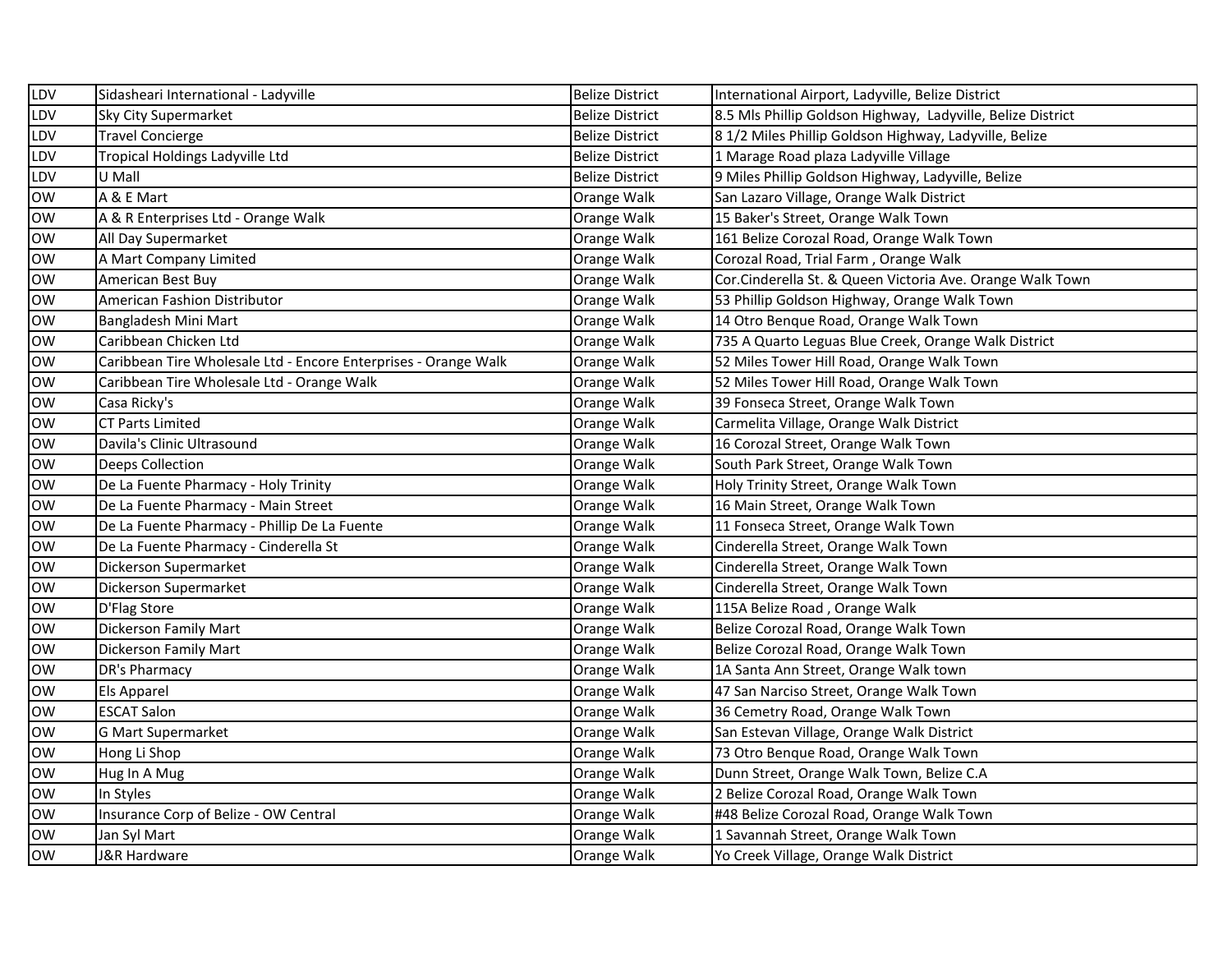| <b>OW</b> | Joseth's True Color & Hair               | Orange Walk | San Andres Street, Orange Walk Town               |
|-----------|------------------------------------------|-------------|---------------------------------------------------|
| <b>OW</b> | & R Imports                              | Orange Walk | 19 Main Street, Orange Walk Town                  |
| <b>OW</b> | La Asuncion RAD Center                   | Orange Walk | 9 Asuncion Street, Orange Walk Town               |
| low       | Landys Home Center                       | Orange Walk | 141Belize Corozal Road, Orange Walk Town          |
| ow        | Las Nubes Grocery Shop                   | Orange Walk | 54 Palmar Road, Orange Walk Town                  |
| ow        | Le Mars Emporium                         | Orange Walk | 5 Dunn Street, Orange Walk Town                   |
| <b>OW</b> | Lee's Restaurant                         | Orange Walk | 11 San Antonio Road, Orange Walk Town             |
| ow        | Maya World Adventures Ltd.               | Orange Walk | Tower Hill Village, Orange Walk District          |
| <b>OW</b> | Morning Star Sports Bar                  | Orange Walk | Belize/Corozal Road, Orange Walk Town, Belize C.A |
| <b>OW</b> | Mundo Moda                               | Orange Walk | South Park Street, Orange Walk Town               |
| <b>OW</b> | Nahil Mayab                              | Orange Walk | 19 Guadalupe Street, Orange Walk Town             |
| <b>OW</b> | Nationwide Cash Express - Orange Walk    | Orange Walk | #48 Belize Corozal Road, Orange Walk Town         |
| ow        | Net Scope                                | Orange Walk | Guinea Grass Village, Orange Walk District        |
| <b>OW</b> | Northern Medical Specialty Plaza Limited | Orange Walk | Orchid Drive, Orange Walk Town                    |
| <b>OW</b> | Orange Walk Private Medical Clinic       | Orange Walk | Main Street, Orange Walk Town, Belize C.A         |
| <b>OW</b> | Puma Road Runner Service Station         | Orange Walk | Marcus Canul Area, Orange Walk                    |
| <b>OW</b> | Quality Poultry Products                 | Orange Walk | Orange Walk Town                                  |
| <b>OW</b> | Quick & Easy Belize                      | Orange Walk | Otro Benque Road, Orange Walk Town                |
| <b>OW</b> | Quick & Easy Gifts & Beyond              | Orange Walk | Otro Benque Road, Orange Walk Town                |
| <b>OW</b> | R & G Grocery                            | Orange Walk | 19B Altun Ha Street, Orange Walk Town             |
| <b>OW</b> | R.K. Imports                             | Orange Walk | Lovers Lane, Orange Walk Town                     |
| <b>OW</b> | Reimers Feed Mill - Orange Walk          | Orange Walk | 40 Lover's Lane, Orange Walk Town                 |
| <b>OW</b> | Resource Supermarket                     | Orange Walk | Carmelita Village, Orange Walk District           |
| <b>OW</b> | Rick's Block & Tile Factory              | Orange Walk | 7 Progresso Street, Orange Walk Town              |
| <b>OW</b> | Rite away                                | Orange Walk | 36 Main Street, Orange Walk Town, Belize C.A      |
| <b>OW</b> | Ron's Discount                           | Orange Walk | 5B Dunn Street, Orange Walk Town                  |
| <b>OW</b> | Roxo Company Ltd                         | Orange Walk | Yo Creek Village, Orange Walk District            |
| <b>OW</b> | S P Group Ltd - S P Warehouse            | Orange Walk | 18 Belize Road, Orange Walk Town                  |
| <b>OW</b> | Samia Grocery Shop                       | Orange Walk | Barracks, Orange Walk Town                        |
| <b>OW</b> | San Isidro Construction                  | Orange Walk | 4 Jamaica/Dunn Street, Orange Walk Town           |
| <b>OW</b> | San Isidro Construction                  | Orange Walk | 3 San Antonio Road, Orange Walk Town              |
| <b>OW</b> | The People's Store                       | Orange Walk | 51 Main Street, Orange Walk Town                  |
| <b>OW</b> | Shell One Stop                           | Orange Walk | Belize Corozal Road, Orange Walk Town             |
| <b>OW</b> | Shuga City Nutrition Outlet              | Orange Walk | San Francisco Street, Orange Walk Town            |
| <b>OW</b> | <b>SK Restaurant</b>                     | Orange Walk | Belize/Corozal Road, Orange Walk Town             |
| <b>OW</b> | Stop and Go. Co. Ltd.                    | Orange Walk | 1518 Tower Hill Area, Orange Walk                 |
| <b>OW</b> | <b>Sugar City Medical</b>                | Orange Walk | 26 Sittee River Street, Orange Walk Town          |
| <b>OW</b> | Sumana Store & Laundromat                | Orange Walk | Guadalupe Street, Orange Walk Town                |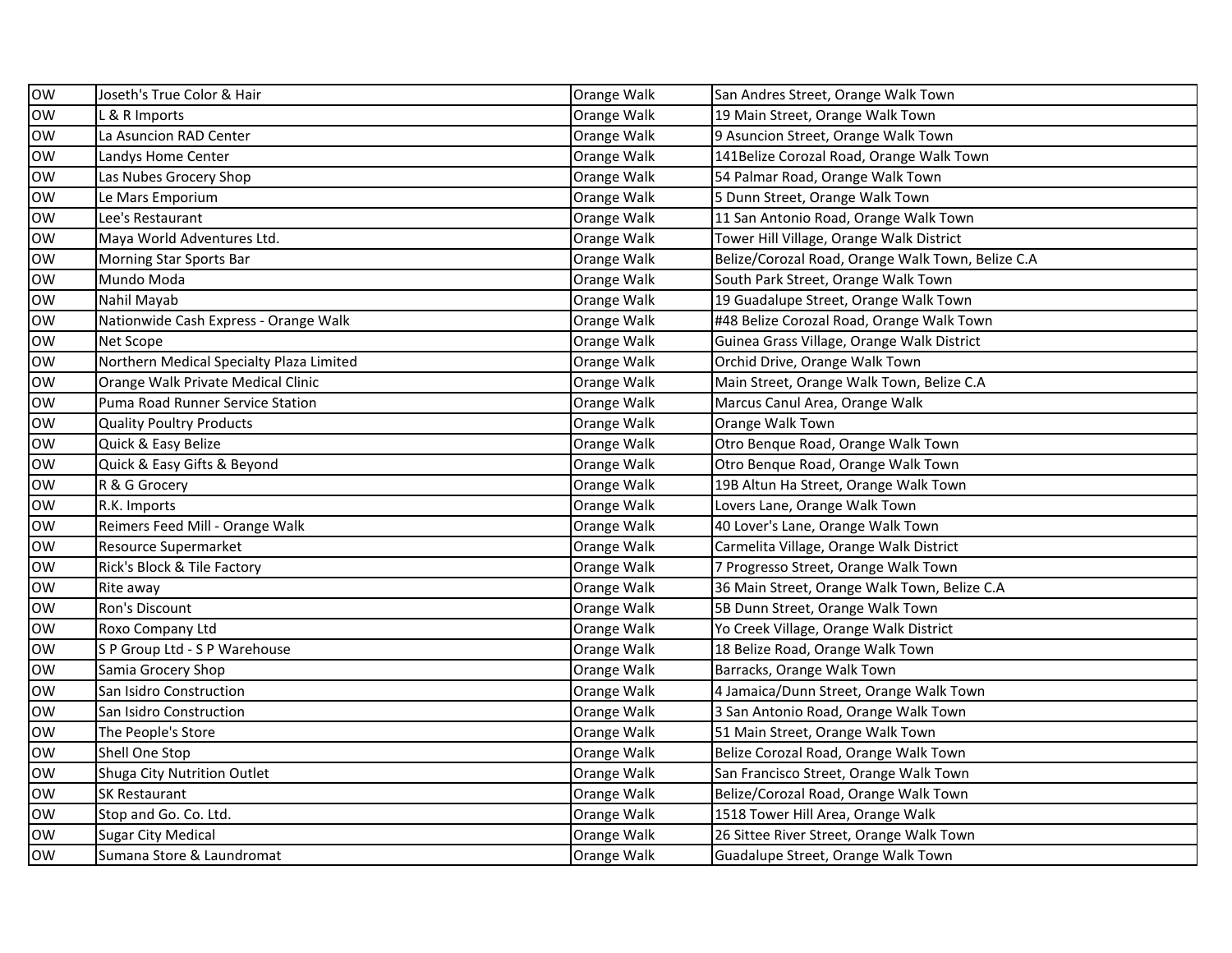| <b>OW</b> | Sun Luck Shop                                       | Orange Walk | Zericote Street, Orange Walk Town                                |
|-----------|-----------------------------------------------------|-------------|------------------------------------------------------------------|
| <b>OW</b> | Super Mali Co                                       | Orange Walk | Yo Creek Village, Orange Walk District                           |
| <b>OW</b> | Surma Tienda                                        | Orange Walk | Barrack Street, Orange Walk Town                                 |
| <b>OW</b> | Tan's Pizza                                         | Orange Walk | 47 Castillo Alley, Orange Walk Town                              |
| <b>OW</b> | The Beer House                                      | Orange Walk | #9 Jubillo Street, Orange Walk                                   |
| <b>OW</b> | The Dinner House                                    | Orange Walk | Otro Benque Road, Orange Walk Town                               |
| <b>OW</b> | The Mojito House                                    | Orange Walk | 16 Liberty Avenue, Orange Walk                                   |
| <b>OW</b> | The Tile & Stone Center Ltd                         | Orange Walk | 50 Belize Corozal Road, Orange Walk Town                         |
| <b>OW</b> | Tita's Mini Grocery                                 | Orange Walk | Guinea Grass Street, Orange Walk Town                            |
| <b>OW</b> | Total Hypermarket                                   | Orange Walk | 40 Belize Corozal Road, Orange Walk Town                         |
| <b>OW</b> | <b>Trendy Treasure Hunt</b>                         | Orange Walk | Main Street, Orange Walk Town, Belize C.A                        |
| <b>OW</b> | Variedades Elohim                                   | Orange Walk | South Park Street, Orange Walk Town                              |
| <b>OW</b> | White House Supermarket                             | Orange Walk | Fonseca Street, Orange Walk Town                                 |
| <b>OW</b> | <b>Wolfe Auto</b>                                   | Orange Walk | 3 Miles Philip Goldson Highway                                   |
| OW        | Xochil Ku Gifts                                     | Orange Walk | Indian Church Village, Orange Walk District                      |
| <b>OW</b> | Aaron Super Store                                   | Orange Walk | Belize Road, Orange Walk Town                                    |
| PG        | Starwise International Limited DBA Super One Center | Toledo      | Bella Vista Village, Toledo District                             |
| PG        | Care First Pharmacy                                 | Toledo      | Catacama Area, Bella Vista Village                               |
| PG        | #2 Payless Convenience Store                        | Toledo      | Trio Village, Toledo District                                    |
| PG        | Caribbean Tire Wholesale Ltd - Punta Gorda Town     | Toledo      | Main Street, Punta Gorda Town, Toledo District                   |
| PG        | Dr. Huitz Dental Office                             | Toledo      | Center Road, Bella Vista Village, Toledo District                |
| PG        | Heart Beatz Restaurant, Bar and Disco               | Toledo      | Coyeville Area, Bella Vista Village, Toldeo District             |
| PG        | Hou's Supermarket                                   | Toledo      | Bella Vista Village, Punta Gorda District,                       |
| PG        | Insurance Corp of Belize - Punta Gorda              | Toledo      | 80 Main Street, Punta Gorda Town, Toledo District                |
| PG        | India Club                                          | Toledo      | San Miguel Village, Toledo District                              |
| PG        | Joyful Inn                                          | Toledo      | Apt#1, 43 Prince St, Punta Gorda Tpwn, Toledo District           |
| PG        | Life Styles 2                                       | Toledo      | Bella Vista Village, Toledo District                             |
| PG        | Living Maya Experience                              | Toledo      | Big Falls, Toledo District                                       |
| PG        | Miss Kim Store                                      | Toledo      | Bella Vista Village, Toledo District                             |
| PG        | Nationwide Cash Express - Punta Gorda               | Toledo      | 80 Main Street, Punta Gorda Town, Toledo District                |
| PG        | Raju's Variety Store                                | Toledo      | Main Street, Punta Gorda Town, Toledo District                   |
| PG        | Reimers Feed Mill - Toledo                          | Toledo      | Forest Home, Toledo District                                     |
| PG        | San Isidro Supermarket                              | Toledo      | San Isidro Village, Toledo District                              |
| PG        | Sun Shine Supermarket                               | Toledo      | Bella Vista Village, Toldeo Disrict                              |
| PG        | Tim's Shopping Center                               | Toledo      | Main Street, Punta Gorda Town, Toledo District                   |
| PG        | Trio Supermarket                                    | Toledo      | Trio Village, Toledo District                                    |
| PG        | Waluco 's Restaurant & Bar                          | Toledo      | Toledo Street, Punta Gorda Town, Toledo District                 |
| PG        | <b>Willie Store</b>                                 | Toledo      | Cayo Street Water Supply Area, Punta Gorda Town, Toledo District |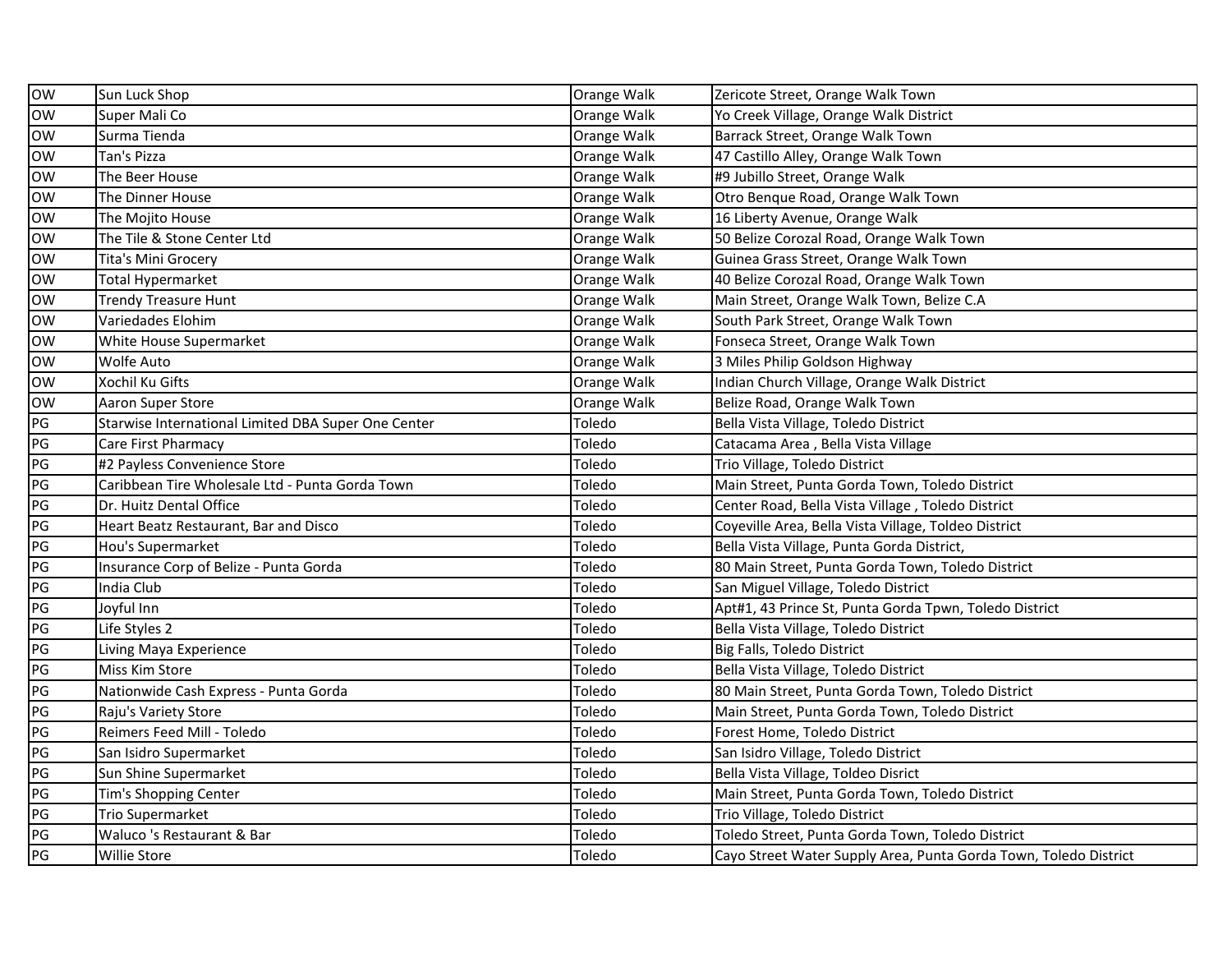| PG         | Zhen's Restaurant                          | Toledo | Bella Vista Village, Toledo District                    |
|------------|--------------------------------------------|--------|---------------------------------------------------------|
| PG         | Selvin Armando Perez                       | Toledo | Bella Vista Village, Toledo                             |
| <b>SIG</b> | Miss Deb's                                 | Cayo   | Esperanza Village, Cayo District                        |
| <b>SIG</b> | <b>Timber Cube Limited</b>                 | Cayo   | Mile 59 Unitedville Village, Cayo District              |
| SIG        | 28 Super Market                            | Cayo   | Bullett Tree Road, San Ignacio Town                     |
| <b>SIG</b> | 3D Connection                              | Cayo   | 1 Savannah Street, San Ignacio Town                     |
| <b>SIG</b> | ABM Sea Food                               | Cayo   | #161 George Price Hwy, Santa Elena Town                 |
| <b>SIG</b> | A & R Enterprises Ltd - San Igancio        | Cayo   | George Price Highway, Santa Elena Town, Cayo            |
| <b>SIG</b> | Abacaxi                                    | Cayo   | Benque Viejo Road, San Ignacio Town, Cayo               |
| SIG        | <b>ABC Superstore</b>                      | Cayo   | 36 Bullett Tree Road San Ignacio                        |
| SIG        | Adisco Restaurant & Bar                    | Cayo   | Teakettle Village, Cayo District                        |
| SIG        | <b>Alternative Networks Ltd</b>            | Cayo   | 57 Joseph Andrews Drive, San Ignacio, Cayo District     |
| SIG        | Anthony's Supermarket                      | Cayo   | 71a George price Highway, Santa Elena Town              |
| SIG        | Belize Caves & Limpkin Tours               | Cayo   | #20 Santa Maria Street, Santa Elena Town, Cayo District |
| SIG        | Belize Diagnostic Center - San Ignacio     | Cayo   | Savanah Street, San Ignacio Town                        |
| SIG        | <b>Belize River Meats</b>                  | Cayo   | Teakettle Village, Cayo District                        |
| SIG        | <b>Belize Wholesale Appliances</b>         | Cayo   | 87 A George Price Highway, Cayo District, Belize        |
| SIG        | Belize Wildlife & Referral Clinic          | Cayo   | Mile 60 Western Highway, Cayo District                  |
| <b>SIG</b> | Belize Outfitters & Rentals Ltd            | Cayo   | Esperanza Village, Cayo District                        |
| <b>SIG</b> | Bella Donna Boutique                       | Cayo   | Cor. Dalia & Eduardo Luna Street, San Ignacio, Belize   |
| SIG        | <b>Bismillah Store</b>                     | Cayo   | Wyatt & Savanah Area, San Ignacio Town                  |
| SIG        | Boca's Restaurant                          | Cayo   | #4 11th St. San Ignacio Town                            |
| SIG        | <b>Boho Beauty Spa</b>                     | Cayo   | 88 Benque Viejo Road #3, San Ignacio Town, Cayo, Belize |
| SIG        | C P Gas Service Station                    | Cayo   | Carillo Puerto Avenue, Santa Elena Town                 |
| SIG        | Caribbean Tire Wholesale Ltd - Santa Elena | Cayo   | 241 George Price Highway Santa Elena Cayo               |
| SIG        | Carillo Puerto Hardware                    | Cayo   | 4 Carillo Puerto Ave, San Ignacio Town                  |
| SIG        | Cayo One Stop Hardware                     | Cayo   | George Price Highway, Santa Elena Town                  |
| <b>SIG</b> | Cell Care Belize                           | Cayo   | #29 Burns Avenue, San Ignacio Town                      |
| SIG        | Chen's Supermarket                         | Cayo   | Santa Elena, Cayo District                              |
| SIG        | Chirps Chicken Sides & Fruitshakes         | Cayo   | #23 Bullett Tree Road, San Ignacio Cayo                 |
| SIG        | Codd's Pharmaceuticals Santa Elena         | Cayo   | Santa Elena, Cayo District                              |
| <b>SIG</b> | Codd's Pharmaceuticals San Ignacio         | Cayo   | San Ignacio, Cayo District                              |
| <b>SIG</b> | Coronado Chiropractic Clinic               | Cayo   | Bullett Tree Road, San Ignacio Town                     |
| <b>SIG</b> | D& A Restaurant                            | Cayo   | Frank's Eddy Village, Cayo District                     |
| <b>SIG</b> | David Superstore                           | Cayo   | Benque Viejo Road, San Ignacio Town, Cayo               |
| <b>SIG</b> | Delone's Deli                              | Cayo   | Cotton Tree, Cayo District                              |
| <b>SIG</b> | Dibary Cayo                                | Cayo   | Burns Ave, San Ignacio Town                             |
| <b>SIG</b> | Double O Restaurant & Bar                  | Cayo   | #3 Pacific St, Belmopan City, Cayo                      |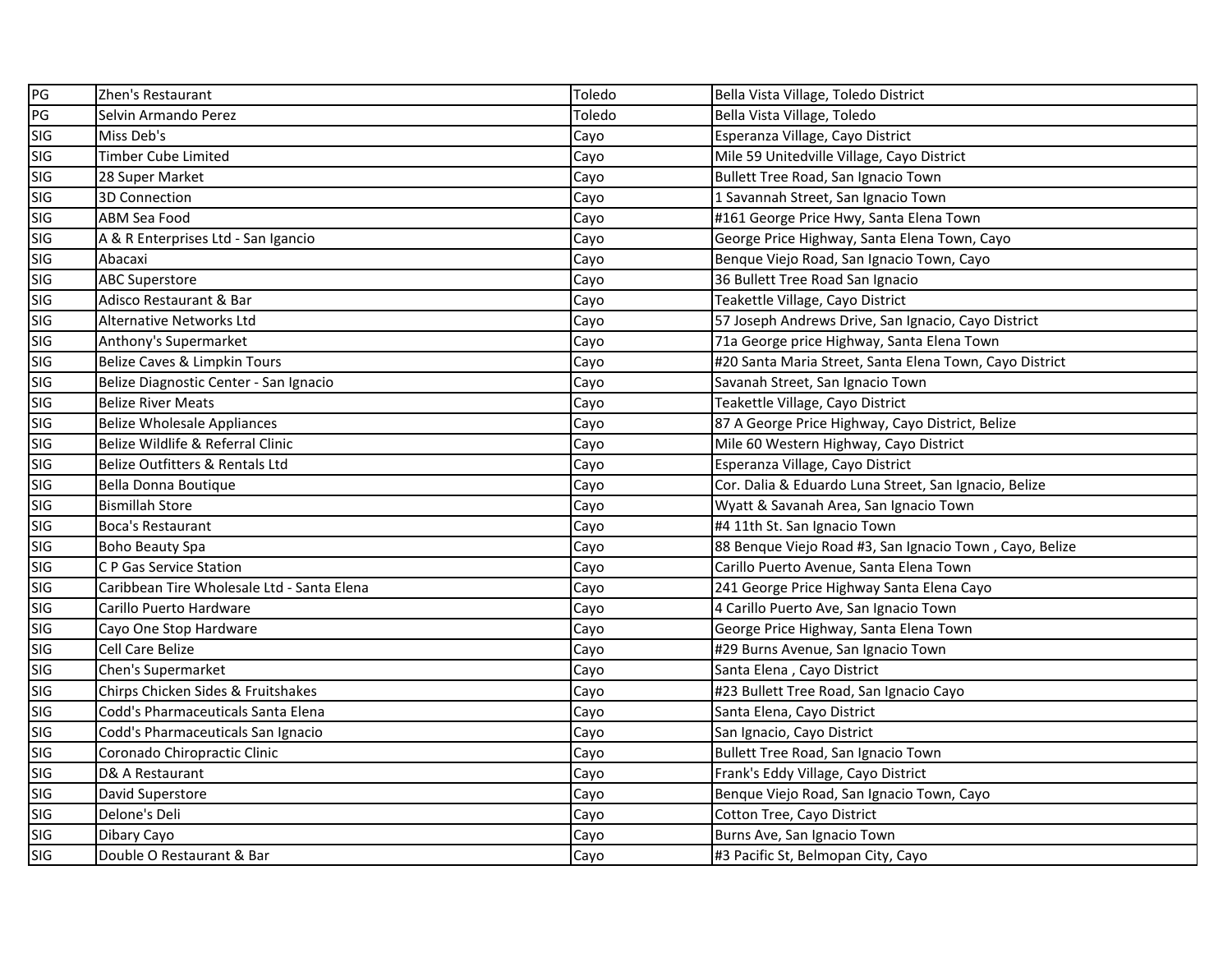| SIG        | D'VINE CRAVINGS                               | Cayo | Flamingo Street, San Ignacio Town                    |
|------------|-----------------------------------------------|------|------------------------------------------------------|
| SIG        | Erva's Restaurant                             | Cayo | 31 Buena Vista Street, San Ignacio Town              |
| <b>SIG</b> | <b>Express Auto Parts</b>                     | Cayo | 77 Benque Viejo Road, San Ignacio Town               |
| <b>SIG</b> | <b>E&amp;V Auto Rental</b>                    | Cayo | Esperanza Village, Cayo District                     |
| <b>SIG</b> | Garden Restaurant                             | Cayo | #30 A George Price Ave, Cayo District                |
| <b>SIG</b> | Gilly's Landing Old River Bar                 | Cayo | Esperanza Village, Cayo District                     |
| SIG        | <b>Gitz Office Supplies</b>                   | Cayo | 34 Far West Street, San Ignacio Town                 |
| SIG        | Green Hilld Butterfly Ranch Ltd               | Cayo | Mls 8 Mountain Pine Ridge, Cayo Dist                 |
| SIG        | <b>Guru Electronics</b>                       | Cayo | Waight Street, San Ignacio Town                      |
| SIG        | Hala Madrid                                   | Cayo | 10 Maravilla Street, San Ignacio                     |
| SIG        | Hanna's Farm World                            | Cayo | Mile 71 George Price Highway, Belize                 |
| SIG        | <b>Hegars Auto Center</b>                     | Cayo | Joseph Andrews Dr. San Ignacio Town, Cayo            |
| SIG        | <b>Helen Supermarket</b>                      | Cayo | Benque Viejo Road, Cayo District                     |
| SIG        | Hidden Valley Inn Ltd.                        | Cayo | Mountain Pine Ridge, Cayo District, Belize           |
| SIG        | Hide-A-Way Camp Adventure Tours Ltd           | Cayo | 8.5 Miles Hydro Road, Benque Viejo Del Carmen        |
| SIG        | <b>Hodes Place</b>                            | Cayo | Savannah Area, San Ignacio Town                      |
| SIG        | <b>Hudson Supermarket</b>                     | Cayo | Hudson Street, San Ignacio Town                      |
| SIG        | <b>Humes Family Store</b>                     | Cayo | Santa Familia Village, Cayo                          |
| SIG        | Insurance Corp of Belize - San Ignacio        | Cayo | Cor Benque Viejo Road/Buena Vista Street Town        |
| <b>SIG</b> | Insurance Corp of Belize - San Ignacio - Cayo | Cayo | Maya Street, San Igancio Town                        |
| <b>SIG</b> | Insurance Corp of Belize - Santa Elena, Cayo  | Cayo | 76 George Price Highway, Santa Elena Town            |
| <b>SIG</b> | JC Pizza                                      | Cayo | Border Road, Benque Viejo Del Carmen, Cayo District  |
| SIG        | Juan Chuc & Sons                              | Cayo | #23 Bullett Tree Road, San Ignacio Cayo              |
| SIG        | Juan Chuc's Store                             | Cayo | 31 Bullet Tree Road, San Ignacio Town                |
| SIG        | Kontiki Service Station                       | Cayo | Benque Viejo Road, San Ignacio, Cayo                 |
| SIG        | <b>K</b> Store                                | Cayo | #16 George Price Avenue, Santa Elena Cayo            |
| SIG        | La Pasadita Restaurant & Bar                  | Cayo | La Loma Luz Boulevard, Santa Elena Town              |
| SIG        | La Sante Pharmacy                             | Cayo | 106 Benque Viejo Road, San Ignacio Town              |
| <b>SIG</b> | La Sante Pharmacy                             | Cayo | 73 Benque Viejo Road, San Ignacio Town               |
| SIG        | Legends Entertainment                         | Cayo | #43 Bullett Tree Road, Cayo District                 |
| SIG        | Lily's Pharmacy                               | Cayo | Welcome Center, San Ignacio Town, Cayo District      |
| SIG        | Lola's Munchies & Booze                       | Cayo | Blue Hole Street, San Ignacio Town                   |
| SIG        | Loyal Import                                  | Cayo | 13 Tenth Street, San Ignacio Town, Cayo              |
| <b>SIG</b> | Luna's Fashion                                | Cayo | George Price Boulevard, Santa Elena Town             |
| <b>SIG</b> | M. H. Chebat & Co - San Ignacio               | Cayo | West Street, San Ignacio Town, Cayo                  |
| SIG        | Macaw Bank Jungle Lodge                       | Cayo | 2 Miles Macal Road, Cayo District                    |
| SIG<br>SIG | Maria Estella's Beauty Salon                  | Cayo | Cor. Bullet Tree Road & Lebannon Street, San Ignacio |
|            | <b>Max Services</b>                           | Cayo | 15 George Price Highway, Santa Elena, Cayo           |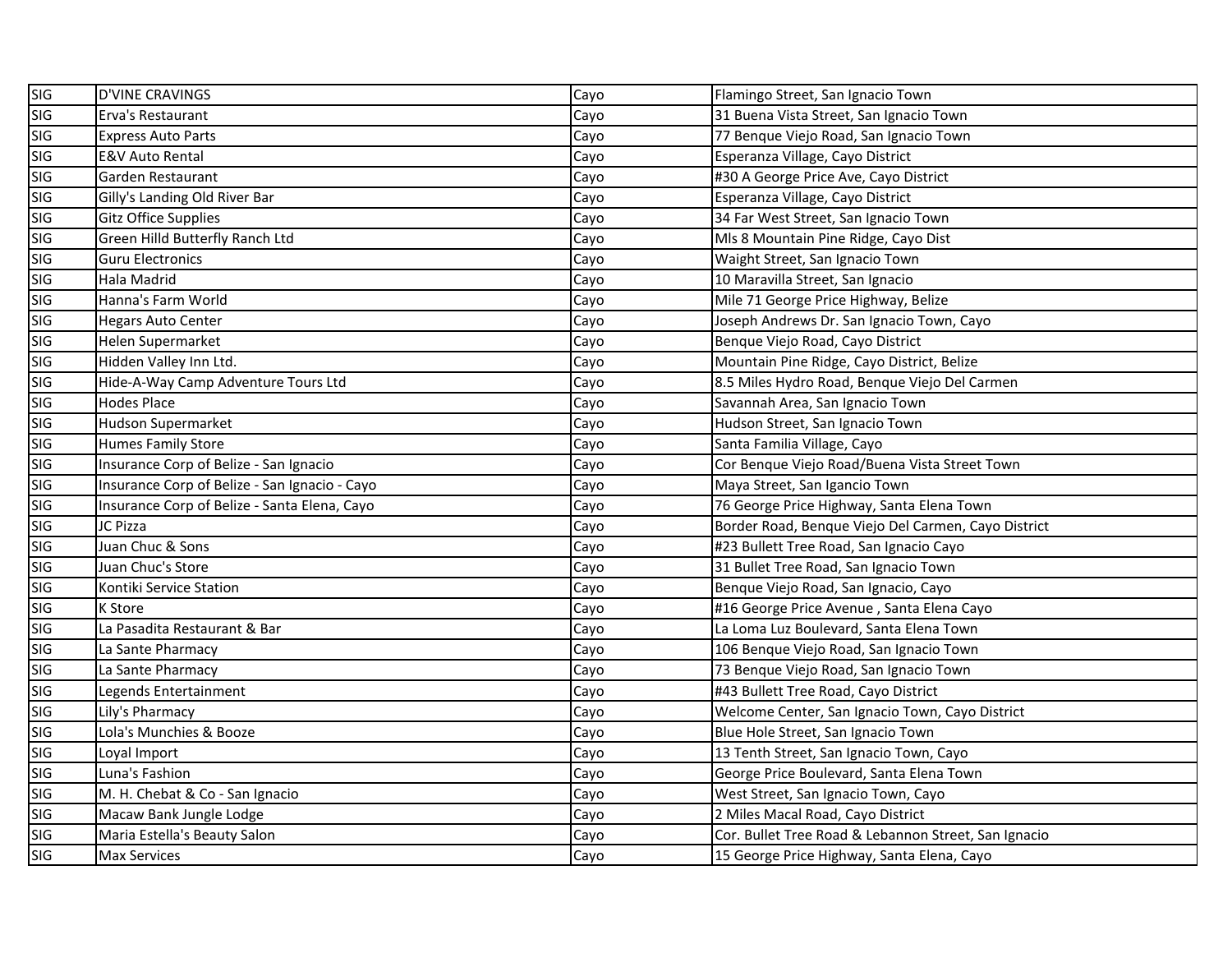| SIG<br>SIG | Mayaland Villas Inc                         | Cayo          | 69 1/4 George Price Highway, Cayo District             |
|------------|---------------------------------------------|---------------|--------------------------------------------------------|
|            | Midwest Medical Laboratory                  | Cayo          | 71 Benque Viejo Road, San Ignacio                      |
| <b>SIG</b> | Miller's Deposit                            | <b>Belize</b> | 889 Hatieville Street, Roaring Creek, Cayo District    |
| <b>SIG</b> | Mom's Backyard                              | Cayo          | Savannah Street, San Ignacio Town                      |
| SIG        | Morrison Place Alexander                    | Cayo          | Cor. Joseph Amdrews Drive & Bullett Tree Road          |
| <b>SIG</b> | <b>Munchies Place</b>                       | Cayo          | Frank's Eddy Village, Cayo District                    |
| <b>SIG</b> | Nael's Store                                | Cayo          | 32 Otox Ha Street Maya Mopan                           |
| <b>SIG</b> | Nail Lab                                    | Cayo          | 4 Simpson St, San Ignacio                              |
| <b>SIG</b> | Nationwide Cash Express - San Ignacio       | Cayo          | Cor Benque Viejo Road/Buena Vista Street Town          |
| SIG        | Nationwide Cash Express - San Ignacio - New | Cayo          | Maya Street, San Igancio Town                          |
| <b>SIG</b> | Nationwide Cash Express - Santa Elena, Cayo | Cayo          | 76 George Price Highway, Santa Elena Town              |
| SIG        | National Bank of Belize                     | Cayo          | Corner Forest Drive & H. Highway                       |
| SIG        | <b>New Flags</b>                            | Cayo          | George Price Highway, Santa Elena Town                 |
| SIG        | <b>NM Productions</b>                       | Cayo          | Burns Avenue, San Ignacio Town                         |
| <b>SIG</b> | Paneq's Medical Clinic                      | Cayo          | Savannah Area, San Ignacio Town                        |
| SIG        | Papa Ben's Bar & Grill                      | Cayo          | Benque Viejo Road, San Ignacio Town, Cayo              |
| SIG        | Plasko ink                                  | Cayo          | San Ignanio, Cayo District                             |
| <b>SIG</b> | Princess International (San Ignacio) Ltd    | Cayo          | 18 Buena Vista Street, San Ignacio Town                |
| SIG        | Recinos Imports Ltd                         | Cayo          | 57 Benque Viejo Road, Cayo                             |
| <b>SIG</b> | Recinos Imports/Costless Wholesale          | Cayo          | 57 Benque Viejo Road, Cayo                             |
| SIG        | Red Creek Service Station Ltd               | Cayo          | 241 Red Creek, Santa Elena Town                        |
| SIG        | Reimers Feed Mill - San Ignacio             | Cayo          | 13 Savanah Street, San Ignacio Town                    |
| SIG        | Reina's Beauty Salon ans Spa                | Cayo          | 3609 Carillo Puerto Ave                                |
| <b>SIG</b> | Sansco Supermarket                          | Cayo          | George Price Highway, Santa Elena Town                 |
| SIG        | Shell San Ignacio                           | Cayo          | 1 Burns Avenue, San Ignacio Town                       |
| <b>SIG</b> | <b>Shoppers Choice Store</b>                | Cayo          | Hudson Street, San Ignacio Town                        |
| SIG        | <b>Sky Fitness</b>                          | Cayo          | 4 Morning Wood Street J & W Subdivision, Cayo District |
| SIG        | Super Q Mart                                | Cayo          | 83 Bullet Tree Road, San Ignacio Town                  |
| SIG        | Sweet Songs Jungle Lodge                    | Cayo          | Chial Road, San Ignacio                                |
| SIG        | Taco Mamacita                               | Cayo          | 189 George Price Highway, Santa Elena Town             |
| <b>SIG</b> | Tai Fu Store                                | Cayo          | 33 Cemetery Road, Belmopan, Cayo                       |
| <b>SIG</b> | The Artisan by Chef Enrique Awe             | Cayo          | West Street, San Ignacio Town, Cayo                    |
| <b>SIG</b> | The Bluffs                                  | Cayo          | Cedar Bluff, Cayo District                             |
| <b>SIG</b> | The Ceviche Bar                             | Cayo          | 13 Star Apple Street, Santa Elena, Cayo                |
| <b>SIG</b> | The Cozy Restaurant                         | Cayo          | Buena Vista Street . San Ignacio, Cayo Belize          |
| <b>SIG</b> | The True Vine Adventure                     | Cayo          | Bishop Martin Street, San Ignacio Town                 |
| <b>SIG</b> | The Xuantuich Resturant & Café              | Cayo          | Xuantunich Street, San Jose Succotz Village            |
| SIG        | Tiger Run Farm Ltd                          | Cayo          | 63 Miles George Price Highway, San Ignacio Town        |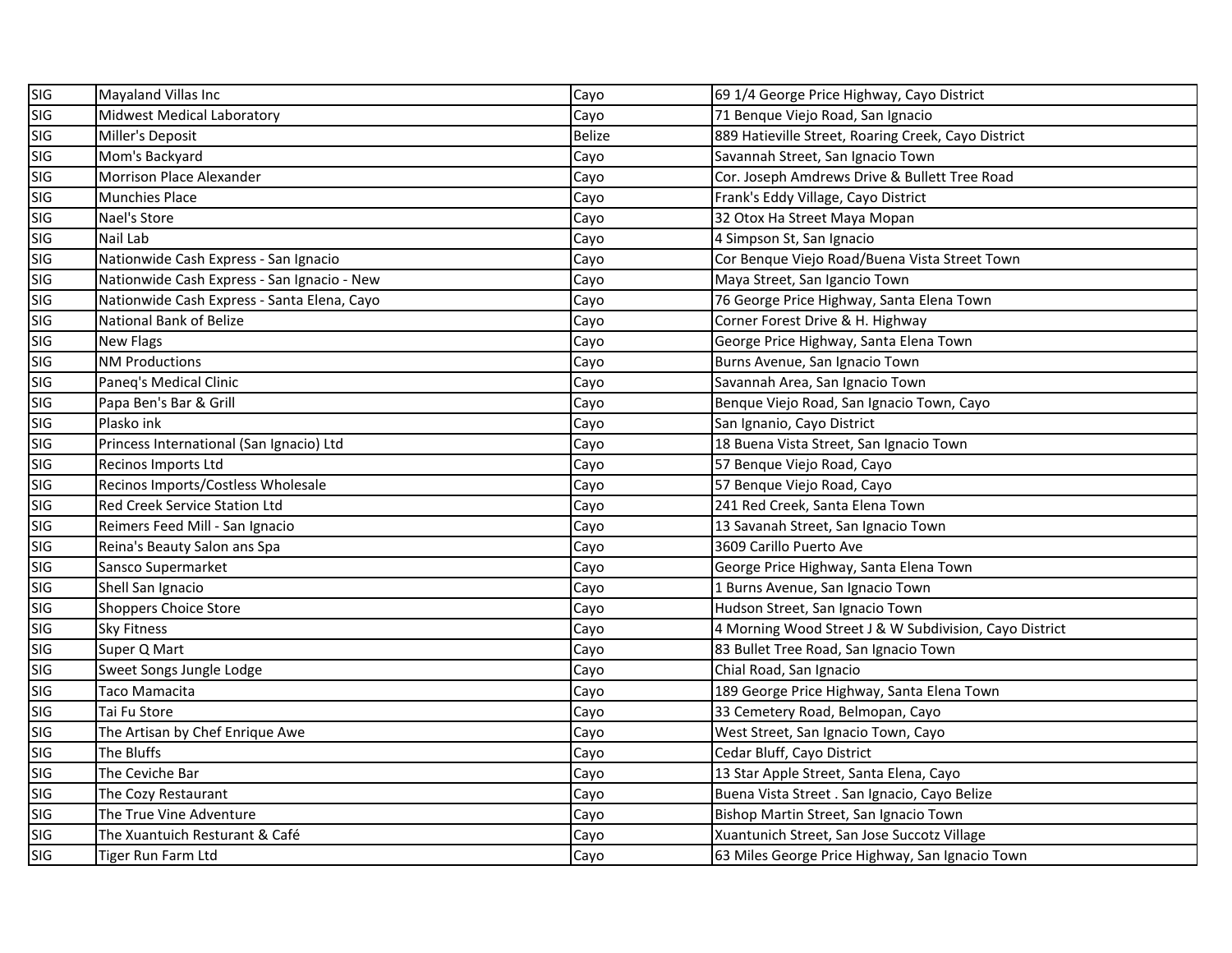| SIG        | Tukan Shuttles & Adventures                     | Cayo | 29 Burns Avenue, San Ignacio Town                       |
|------------|-------------------------------------------------|------|---------------------------------------------------------|
| <b>SIG</b> | Twin Hill                                       | Cayo | Agua Viva, Hummingbird Highway, Cayo District           |
| <b>SIG</b> | Verdureria el Amigo                             | Cayo | Guerra Street, San Ignacio                              |
| <b>SIG</b> | Vivian's Café                                   | Cayo | George Price Highway, Santa Elena Town                  |
| SIG        | Warrie Head Ranch and Lodge                     | Cayo | 57 miles Western Highway, Cayo District                 |
| SIG        | <b>West Cell</b>                                | Cayo | Savannah Street, San Ignacio Town, Cayo                 |
| SIG        | Western Dairies-San Ignacio                     | Cayo | Savannah Street, San Ignacio, Cayo District             |
| SIG        | <b>Western Home Supplies</b>                    | Cayo | Mile 65 George Price Highway, Cayo District             |
| SIG        | Cassia Hill Resort                              | Cayo | 68 Miles George Price Highway, Cayo District            |
| SIG        | <b>Westroad Enterprises LLP</b>                 | Cayo | 161 George Price Highway, Santa Elena, Cayo             |
| SIG        | Xotic Flavors Ltd                               | Cayo | Santa Elena, Cayo District                              |
| SIG        | Xotic Flavors Ltd                               | Cayo | Burns Avenue, Santa Elena, Cayo District                |
| SIG        | Yellow Belly Backpackers                        | Cayo | 1 Caracol Street, San Ignacio                           |
| SIG        | Zhu Shop                                        | Cayo | Santa Familia Village, Cayo District                    |
| <b>SP</b>  | J&B Rental                                      | Caye | Tarpon Street, San Pedro Town                           |
| SP         | Ambergris Hope Clinic                           | Caye | Pescador Drive, San Pedro Town                          |
| <b>SP</b>  | Anchor and Bloom Apparel                        | Caye | Coconut Drive, San Pedro Town                           |
| SP         | <b>Beauty Bliss Blize</b>                       | Caye | Blake Street, San Pedro Town                            |
| SP         | Belize Diagnostic Center - San Pedro            | Caye | 2.5 Miles North, San Pedro Town                         |
| <b>SP</b>  | Belize Dive Injury Assitance & Support          | Caye | San Mateo Sub- Divison, San Pedro Town                  |
| SP         | <b>Belize Groceries.com</b>                     | Caye | Coco Plum Drive, San Pedro Town                         |
| SP         | <b>Belize King David Tours</b>                  | Caye | Barrier reef Drive, San Pedro Town                      |
| <b>SP</b>  | <b>Belize Sailing Center</b>                    | Caye | Seagrape Drive, San Pedro Town                          |
| <b>SP</b>  | Belize Pro Dive Center Limited                  | Caye | Sea Grape Drive, San Pedro Town                         |
| <b>SP</b>  | Bob Bee's Beach Bar                             | Caye | Barrier Reef Drive, Beach Front, San Pedro Town, Belize |
| <b>SP</b>  | C & S Golf Cart Rental                          | Caye | Esmeralda Street, San Pedro Town                        |
| SP         | Captain Sharks Marine                           | Caye | P O Box 153, San Pedro Town                             |
| <b>SP</b>  | Caribbean Snorkeling, Fishing & Bar-B-Que Trips | Caye | D.F.C Area, San Pedro Town                              |
| SP         | Caye Value Store                                | Caye | Boca Del Rio Area, San Pedro Town                       |
| SP         | Chermand and Son's Trading                      | Caye | 15 Barrier Reef, San Pedro Town                         |
| CD<br>CD   | Cobb's Rental                                   | Caye | 3 1/2 Miles North San Pedro, San Pedro Town             |
| <b>SP</b>  | <b>Corner Sixty</b>                             | Caye | Angel Coral Street, San Pedro                           |
| SP         | Dispensa Del Hogar                              | Caye | San Pablo Area, San Pedro Town                          |
| SP         | Divina Providencia                              | Caye | Escalante Sub Division, San Pedro Town                  |
| SP         | Dynamic Golf Cart Rental                        | Caye | 6 Front Street, Block 6, San Pedro Town                 |
| SP         | <b>DBA-Seven Seas Resort</b>                    | Caye | Boca Del Rio Area, San Pedro Town                       |
| SP         | Eduardo B. Aguilar & Associates                 | Caye | Coconut Drive & Tarpon Street, San Pedro Town           |
| <b>SP</b>  | En La Chamba                                    | Caye | Angel Coral Street, San Pedro                           |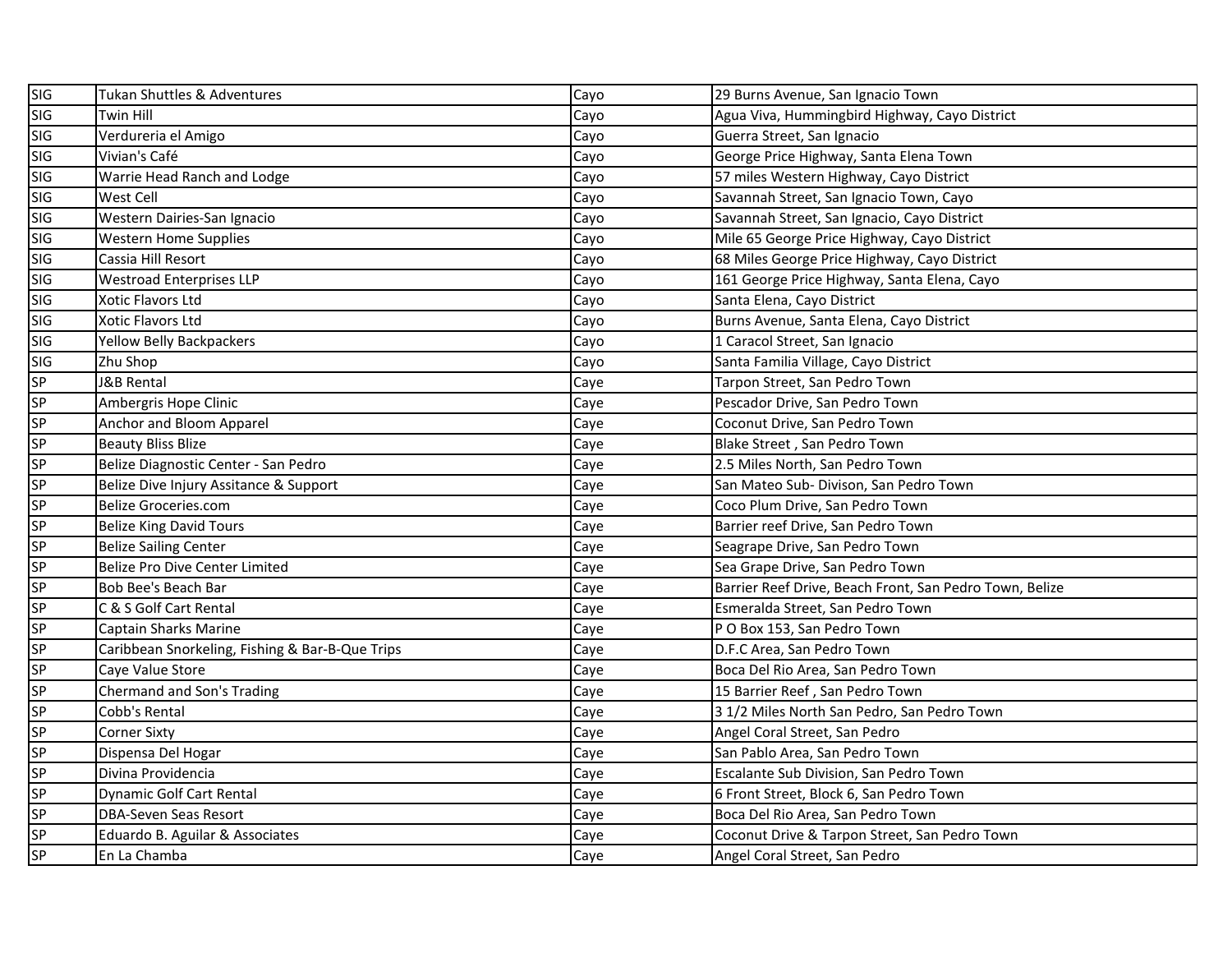| <b>SP</b> | En La Chamba                           | Caye | Angel Coral Street, San Pedro                                |
|-----------|----------------------------------------|------|--------------------------------------------------------------|
| SP        | <b>Emilsa's Souvenirs</b>              | Caye | Angel Coral Street, San Pedro                                |
| SP        | Floreo Belize Ltd                      | Caye | 2.5 Miles North White Sands Cove, San Pedro                  |
| SP        | Foreva Fancy                           | Caye | Unit #3 Perla Escondida, Coconut Dr, San Pedro Town          |
| <b>SP</b> | <b>Greer Powell Inc Ltd</b>            | Caye | Secret Beach, San Pedro Town                                 |
| SP        | Heaven's Veggies                       | Caye | San Pedrito area, San Pedro Town                             |
| <b>SP</b> | Hermano's Hardware                     | Caye | Laguna Drive, Boca Del Rio Area, San Pedro Town              |
| SP        | Hurricane's Ceviche Bar and Grill      | Caye | Boca Del Rio Area, San Pedro Town                            |
| SP        | Insurance Corp of Belize - San Pedro   | Caye | Pescador Drive, San Pedro Town                               |
| SP        | <b>Island City Supermarket Limited</b> | Caye | Coconut Drive, San Pedro Town                                |
| SP        | Island Emergency Services (I.E.S)      | Caye | Angel Coral Street, San Pedro                                |
| SP        | Izzy's Smoothies, Juices & Snacks      | Caye | Pescador Drive, San Pedro Town                               |
| SP        | Jambel Jerk Pit Ltd                    | Caye | <b>Barrier Reef Drive Foreshore</b>                          |
| <b>SP</b> | Juicy Allure                           | Caye | Almond Street, San Pedro Town                                |
| SP        | Kama Lounge                            | Caye | Beach Front, San Pedro Town                                  |
| SP        | KC's Boat Yard Bar & Grill             | Caye | San Pedrito area, San Pedro Town                             |
| SP        | La Beliza Resort                       | Caye | 8 Miles North, San Pedro Town                                |
| SP        | La Isla Bonita Elementary              | Caye | P.O.BOX 176, Cormorant Street, San Pedro Town                |
| SP        | La Mozzarella Italian Cuisine          | Caye | Barrier Reef Drive, San Pedro Town                           |
| <b>SP</b> | LBR Ltd                                | Caye | 8 Miles North, San Pedro Town                                |
| SP        | LC Distributors                        | Caye | Coconut Drive, San Pedro Town                                |
| SP        | Lexy's Souvenirs                       | Caye | Secret Beach, San Pedro Town                                 |
| SP        | Local Grocery Store                    | Caye | Laguna Drive, Boca Del Rio Area, San Pedro Town              |
| SP        | Local Hardware                         | Caye | Laguna Drive, Boca Del Rio Area, San Pedro Town              |
| SP        | Local Rentals                          | Caye | Laguna Drive, Boca Del Rio Area, San Pedro Town              |
| SP        | Lone Star Grill & Cantina Limited      | Caye | Boca Ciega Area, San Pedro Town                              |
| SP        | M. H. Chebat & Co - San Pedro          | Caye | Cor Coconut Drive & Tarpun Street, San Pedro Town            |
| SP        | Maha Supermarket                       | Caye | Pescador Drive, San Pedro Town                               |
| <b>SP</b> | Mangata Villas Ltd                     | Caye | 6.5 miles, San Pedro Town                                    |
| <b>SP</b> | Manelly's Ice Cream Parlour            | Caye | Barrier Reef Drive, San Pedro Town                           |
| <b>SP</b> | Marin's Mini Mart                      | Caye | Mosquito Coast, San Pedro Town                               |
| SP        | Marina's Superstore                    | Caye | Sea Grape Drive, San Pedro Town                              |
| SP        | Mata Rocks Resort                      | Caye | Coconut Drive, San Pero Town                                 |
| SP        | Mayan Flavaz Gift Shop                 | Caye | 1st Flr 4 Ocean View Building, Barrier Reef Drive, San Pedro |
| SP        | <b>Mermaid Supermarket</b>             | Caye | Coconut Drive, San Pedro Town                                |
| SP        | Mushroom Resturant & Bar               | Caye | San Pedrito area, San Pedro Town                             |
| SP        | Nationwide Cash Express - San Pedro    | Caye | Pescador Drive, San Pedro Town                               |
| SP        | New Day Adventures                     | Caye | Boca Del Rio, San Pedro Town                                 |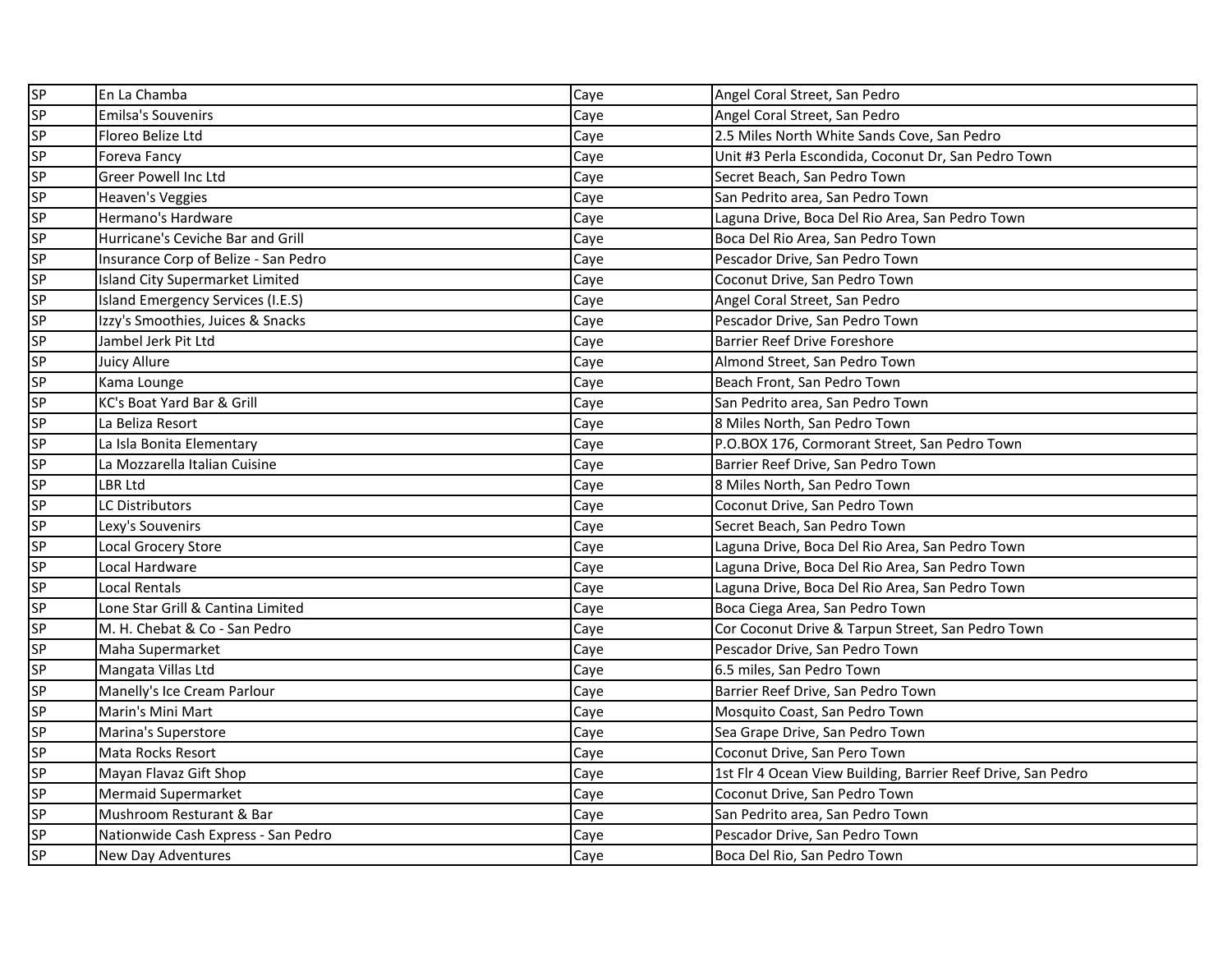| SP        | No Worries Tours                      | Caye | 10 Miles North San Pedro Town                            |
|-----------|---------------------------------------|------|----------------------------------------------------------|
| SP        | Oxyen Safety & Training Services      | Caye | San Mateo Sub-Division, San Pedro Town                   |
| SP        | Papi's Pizza                          | Caye | Angel Coral Street, San Pedro                            |
| SP        | Palapa Tours Ltd                      | Caye | Tres Cocos Area, San Pedro Town                          |
| SP        | Poco Loco                             | Cave | Tres Cocos Area, San Pedro Town                          |
| SP        | Patterson Hospitality Consulting Ltd  | Caye | Mermaid St, San Pedro                                    |
| SP        | Pelican Internet Café                 | Caye | Barrier Reef Drive, San Pedro Town                       |
| SP        | Playa Blanca Island Villas            | Caye | 6 Miles North, San Pedro Town                            |
| <b>SP</b> | <b>Procell Electronics</b>            | Caye | Sea Grape Drive, San Pedro Town                          |
| SP        | <b>Quality Pharmacy</b>               | Caye | DFC Subdivision, San Pedro Town                          |
| SP        | Quality Poultry Products              | Caye | San Pedro Town                                           |
| SP        | R & L Pharmacy                        | Caye | Coconut Drive, San Pedro Town                            |
| SP        | R & L Pharmacy II                     | Caye | Seagrape Drive, San Pedro Town                           |
| SP        | R & L Pharmacy                        | Caye | Reef Loft Building Coconut Drive, San Pedro Town         |
| SP        | <b>Reef Corner</b>                    | Caye | Barrier Reef Drive, San Pedro Town                       |
| SP        | Rfusionmkt                            | Caye | Black Coral Street, SanOedro Town                        |
| SP        | <b>Retro Perros</b>                   | Caye | Coconut Drive(Rasta Rentals) Wings Plaza, San Pedro Town |
| SP        | Richie's Supermarket Limited          | Caye | San Juan Area, San Pedro Town                            |
| <b>SP</b> | Rio Hardware                          | Caye | Pescador Drive, San Pedro Town                           |
| SP        | Rio Golf Cart Rental                  | Caye | 15 Barrier Reef Drive, San Pedro Town                    |
| <b>SP</b> | <b>S&amp;S Dorado Store</b>           | Caye | Pescador Drive, San Pedro Town                           |
| <b>SP</b> | San Carlos Medical Center             | Caye | Pedcador Drive, San Pedro                                |
| SP        | San Pedrano Grocery Store             | Caye | Barrier Reef Drive, San Pedro Town                       |
| SP        | San Pedro Home Enterprised Center Ltd | Caye | Sea Grape Drive, San Pedro Town                          |
| SP        | San Pedro Drug Store                  | Caye | Barrier Reef Drive, San Pedro Town                       |
| SP        | San Pedro Graphic Design & Pet Shop   | Caye | Pescador Drive, San Pedro Town                           |
| SP        | San Pedro Truck Service               | Caye | San Pedrito area, San Pedro Town                         |
| SP        | Scuba Daze Belize                     | Caye | 4 mls north San Pedro                                    |
| <b>SP</b> | Scuba Steve                           | Caye | Barrier Reef Drive, San Pedro Town                       |
| <b>SP</b> | Shirlene Anita Santino                | Caye | Boca Del Rio, San Pedro Town                             |
| SP        | Sunbreeze Hotel                       | Caye | Coconut Drive, San Pedro Town                            |
| SP        | Sunbreeze Suites                      | Caye | Barrier Reef Drive, San Pedro Town                       |
| SP        | Sunshine Palace Beach Club            | Caye | Secret Beach, San Pedro Town                             |
| SP        | Sunshine House                        | Caye | San Pablo Area, San Pedro Town                           |
| <b>SP</b> | Swashbuckler Limited                  | Caye | 3 1/2 Miles North San Pedro, Belize                      |
| SP        | <b>Tans Mart Supplies</b>             | Caye | Laguna Drive, San Pedro Town                             |
| SP        | Taskae Golf Cart Rental               | Caye | DFC Area, San Pedro Town                                 |
| SP        | <b>Super Star Store</b>               | Caye | San Pedrito area, San Pedro Town                         |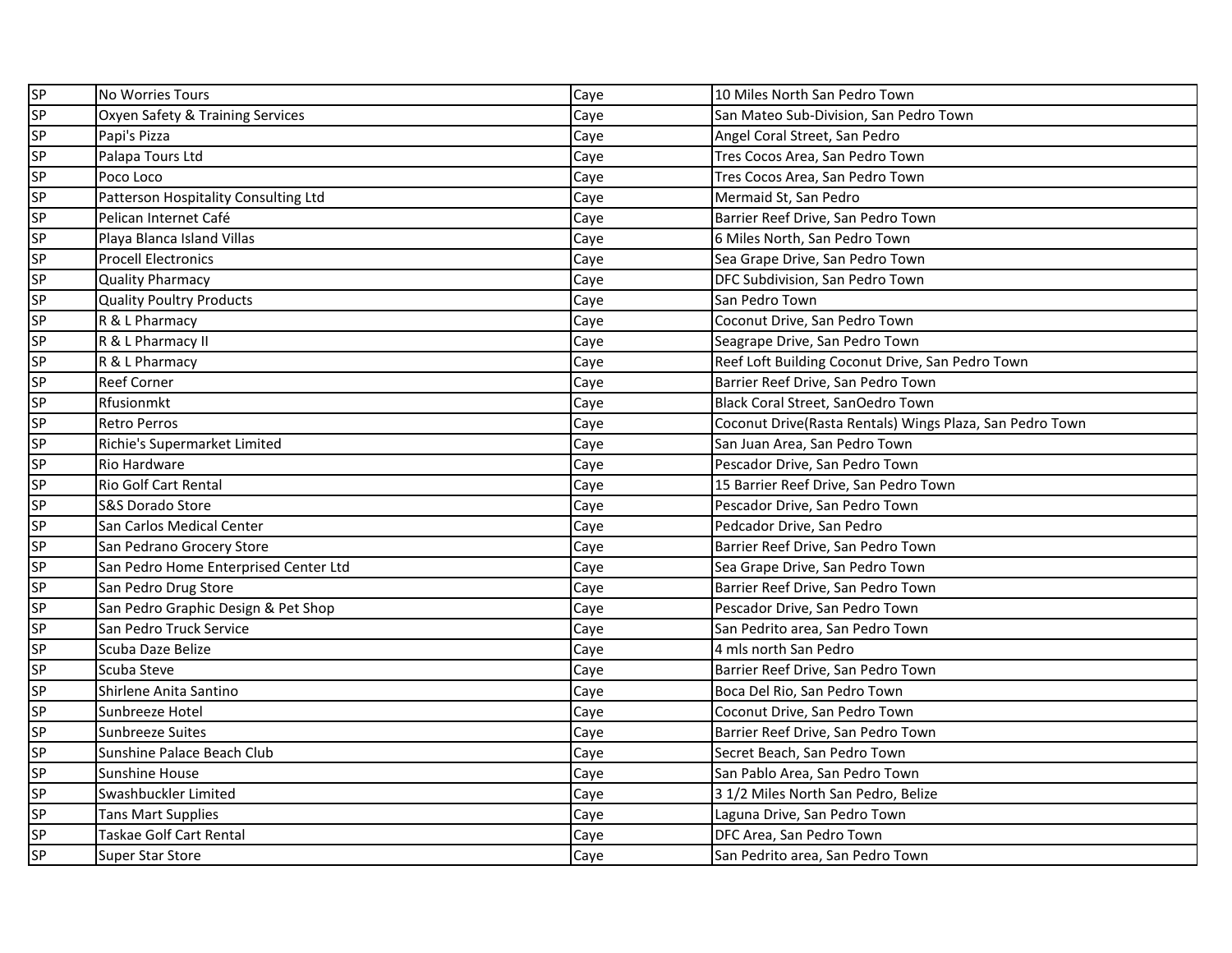| SP         | <b>Suya Tours</b>                              | Caye | Mosquito Coast, San Pedro Town                  |
|------------|------------------------------------------------|------|-------------------------------------------------|
| SP         | The Black Orchid Restaurant                    | Caye | Tranquility Beach Club, Unit #3, San Pedro Town |
| SP         | The Proprietors of Strata Plan 90& 117         | Caye | North Ambergris Caye                            |
| <b>SP</b>  | The Tres Cocos Walffles House                  | Caye | Tres Cocos Area, San Pedro Town                 |
| SP         | <b>TNT Dive Pros</b>                           | Caye | Tarpoon Street, San Pedro                       |
| SP         | Toucan Jumper                                  | Caye | Secret Beach, San Pedro Town                    |
| <b>SP</b>  | <b>Tropical Ice</b>                            | Caye | Angel Coral Street, San Pedro Town              |
| <b>SP</b>  | Tropicana Golf Cart Rental                     | Caye | Coconut Drive, San Pedro Town                   |
| SP         | Unique Golf Cart Rental                        | Caye | Barrier Reef Drive, San Pedro Town              |
| <b>SP</b>  | Vieux Carr'e Café                              | Caye | Laguna Drive, San Pedro Town                    |
| <b>SP</b>  | <b>VIP Elite Tours Ltd</b>                     | Caye | San Pedrito area, San Pedro Town                |
| <b>SP</b>  | <b>Western Rebuilders</b>                      | Cayo | Duck Lane, Spanish Lookout, Cayo                |
| <b>SP</b>  | Yogobean Frozen Yogurt & Coffee Shop           | Caye | Pescador Drive, San Pedro Town                  |
| SPL        | <b>Belglass Imports</b>                        | Cayo | 1/2 miles Iguana Creek, Spanish Lookout         |
| SPL        | Reimer Service Center                          | Cayo | Center Road, Spanish lookout                    |
| SPL        | Discount Auto Sales Ltd                        | Cayo | Center Road, Spanish Lookout                    |
| SPL        | <b>Excel Construction Ltd</b>                  | Cayo | Iguana Creek Road, Spanish Lookout              |
| SPL        | <b>Farmer's Trading Center</b>                 | Cayo | Center Avenue, Spanish Lookout                  |
| SPL        | Koop's Tinsmith                                | Cayo | Baltimore Drive, Spanish Lookout                |
| <b>SPL</b> | Midwest Steel & Agro Supplies                  | Cayo | Center Road, Spanish Lookout, Cayo              |
| SPL        | Reimers Feed Mill - Spanish Lookout            | Cayo | Center Road, Spanish Lookout                    |
| SPL        | <b>Trendy Treasure Hunt</b>                    | Cayo | Spanish Lookout, Belize District                |
| <b>SPL</b> | <b>ACROSS</b>                                  | Cayo | Bee Lane, Spanish Lookout, Cayo                 |
| SPL        | <b>Annie's Treasure Closet</b>                 | Cayo | 20th Street, Route 30 East, Spanish Lookout     |
| <b>SPL</b> | <b>Belize Fence Company</b>                    | Cayo | 272 Center Road, Spanish Lookout                |
| <b>SPL</b> | <b>Belize Tire Depot</b>                       | Cayo | Center Road, Spanish Lookout                    |
| <b>SPL</b> | Calmore Treasure Trove                         | Cayo | Spanish Lookout Cayo District                   |
| <b>SPL</b> | Caribbean Motors - Spanish Lookout             | Cayo | Center Road, Spanish Lookout                    |
| <b>SPL</b> | Caribbean Tire Gas Station - Spanish Lookout   | Cayo | Center Road, Spanish Lookout                    |
| <b>SPL</b> | Caribbean Tire Wholesale Ltd - Spanish Lookout | Cayo | Center Road, Spanish Lookout                    |
| SPL        | Cool Tech                                      | Cayo | Bee Lane, Spanish Lookout, Cayo District        |
| <b>SPL</b> | <b>Crossroad Farm Supplies</b>                 | Cayo | Center Road, Spanish Lookout                    |
| <b>SPL</b> | Cycle Plus                                     | Cayo | Route 20 East, Spanish Lookout                  |
| SPL        | <b>General Nutrition &amp; Fitness Center</b>  | Cayo | Center Road, Spanish Lookout, Cayo              |
| SPL        | Koop Sheet Metal                               | Cayo | 1 Ml Iguana Creek                               |
| SPL        | Peters Glass Shop                              | Cayo | Route 30 East, Spanish Lookout                  |
| <b>SPL</b> | <b>Pletts Electronics</b>                      | Cayo | Center Road, Spanish Lookout                    |
| <b>SPL</b> | <b>Prier Home Construction</b>                 | Cayo | Bucks 31 Spanish Lookout                        |